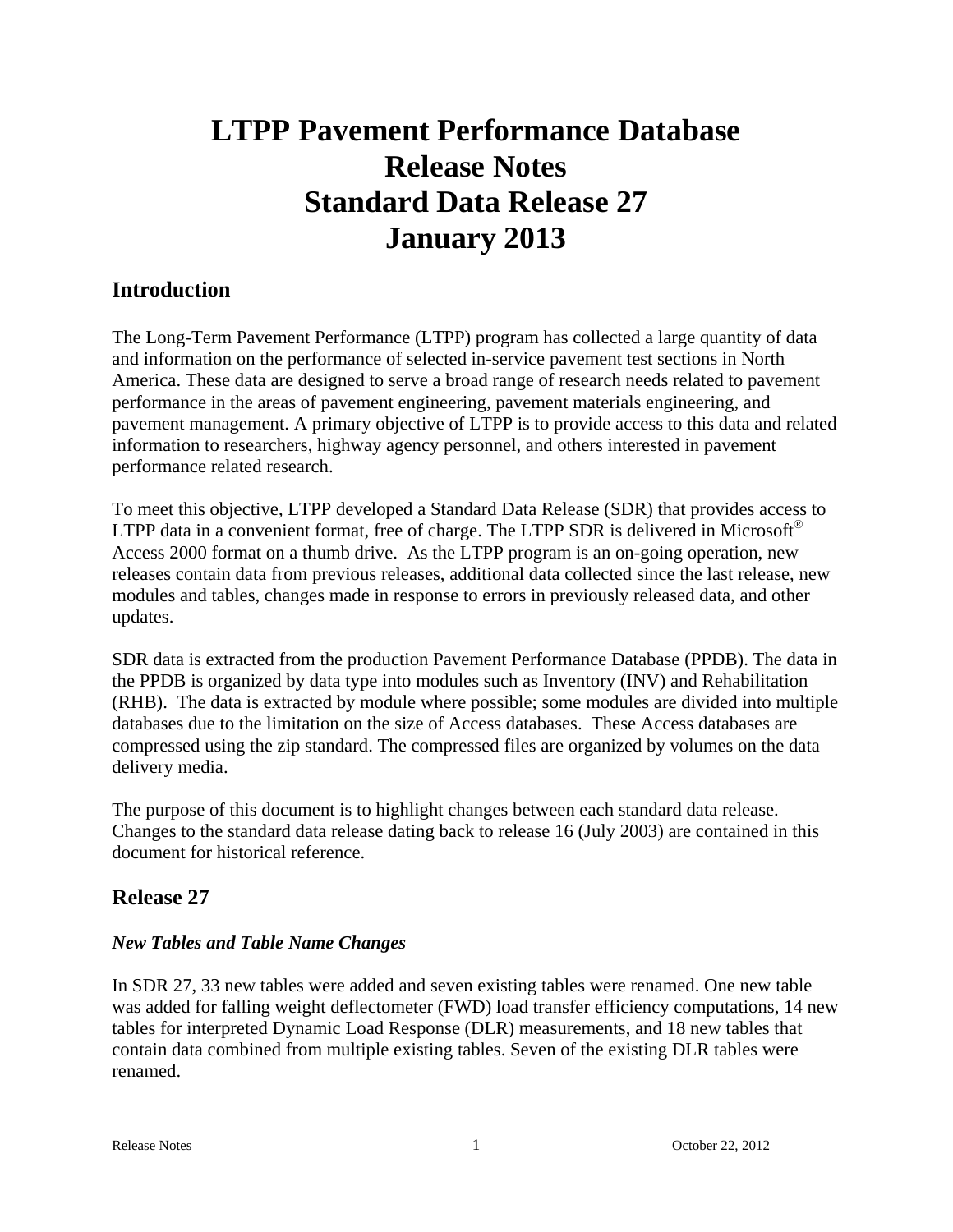#### *FWD Load Transfer Efficiency*

One new table, MON\_DEFL\_LTE, was added to the FWD\_Data\_Without\_Drop\_Data database to contain the results of load transfer efficiency computations from FWD measurements at transverse joints and cracks on portland cement concrete pavement layers.

• MON\_DEFL\_LTE. This table contains load transfer efficiency computation from falling weight deflectometer measurements from the J4, J5, C4, and C5 LANE\_NO measurements at transverse joints/cracks on jointed and continuously reinforced portland cement concrete pavements. The LTE computation is not corrected for slab bending effects.

# *DLR Tables*

The new DLR tables are the reinterpreted data from Ohio, which were removed from SDR 26. Due to differences in the interpretation method and table restructuring, this data is being added back into the database using a table name format starting with DLR\_OH. The data tables containing DLR data from North Carolina that were retained in SDR 26 were renamed using a name format that begins with DLR\_NC to distinguish this data from the Ohio DLR data. The DLR module now contains the following tables:

- DLR\_NC\_LVDT\_CONFIG\_PCC. This table contains LVDT gauge settings and location information for North Carolina DLR tests.
- DLR\_NC\_LVDT\_TRACE\_SUM\_PCC. This table contains LVDT trace summary information developed using DLRCheck for North Carolina DLR tests.
- DLR\_NC\_MASTER\_PCC. This table contains North Carolina DLR site and instrumentation summary information for Dynamic Load Response on AC sections.
- DLR\_NC\_STRAIN\_CONFIG\_PCC. This table contains North Carolina DLR test sensor gauges - device, settings and location information.
- DLR\_NC\_STRAIN\_TRACE\_SUM\_PCC. This table contains North Carolina Data Load Response strain trace summary information.
- DLR\_NC\_TEST\_MATRIX. This table contains North Carolina Dynamic Load Response test matrix summary information.
- DLR\_NC\_TRUCK\_GEOMETERY. This table contains North Carolina Dynamic Load Response truck geometry summary information.
- DLR\_OH\_LVDT\_CONFIG\_AC. This table contains LVDT gauge configuration settings and location information for Ohio DLR AC test sections.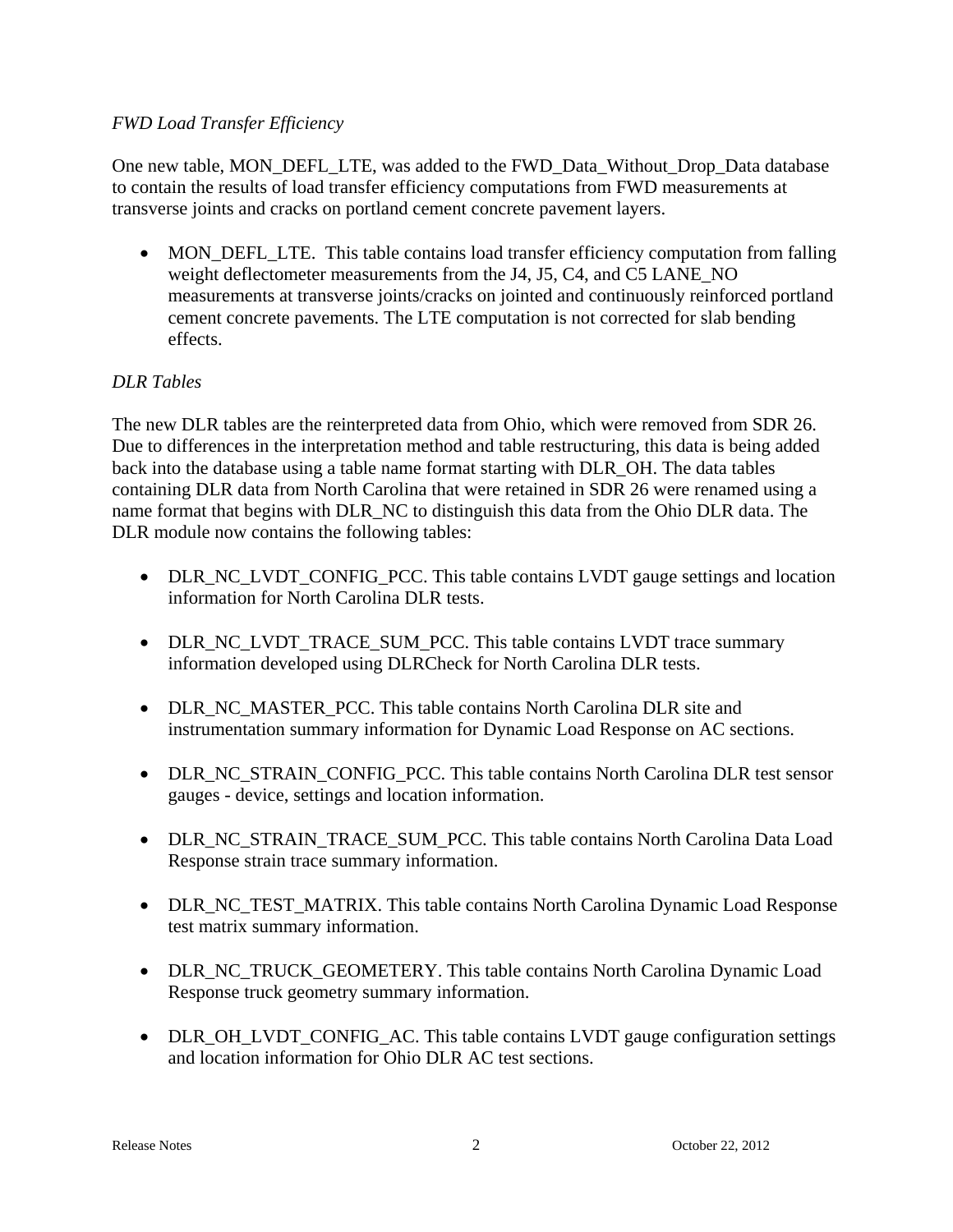- DLR\_OH\_LVDT\_CONFIG\_PCC. This table contains gauge configuration settings and location information for Ohio DLR PCC test sections.
- DLR\_OH\_LVDT\_TRACE\_SUM\_AC. This table contains interpreted LVDT peak values from AC pavement measurements at the Ohio DLR test site.
- DLR\_OH\_LVDT\_TRACE\_SUM\_PCC. This table contains interpreted LVDT peak values from PCC pavement measurements at the Ohio DLR test site.
- DLR\_OH\_MASTER\_AC. This table contains site summary instrumentation measurement information for Ohio DLR AC sections.
- DLR OH\_MASTER\_PCC. This table contains site summary instrumentation measurement information for Ohio DLR PCC sections.
- DLR\_OH\_PRESSURE\_CONFIG\_AC. This table contains pressure gauge configuration settings and location information for Ohio DLR AC test sections.
- DLR\_OH\_PRESSURE\_TRACE\_SUM\_AC. This table contains interpreted pressure peak values from AC pavement measurements at the Ohio DLR test site.
- DLR\_OH\_STRAIN\_CONFIG\_AC. This table contains strain gauge configuration settings and location information for Ohio DLR AC test sections.
- DLR\_OH\_STRAIN\_CONFIG\_PCC. This table contains strain gauge configuration settings and location information for Ohio DLR PCC test sections.
- DLR\_OH\_STRAIN\_TRACE\_SUM\_AC. This table contains interpreted strain peak values from AC pavement measurements at the Ohio DLR test site.
- DLR\_OH\_STRAIN\_TRACE\_SUM\_PCC. This table contains interpreted strain peak values from PCC pavement measurements at the Ohio DLR test site.
- DLR\_OH\_TEST\_MATRIX. This table contains test matrix summary information for the Ohio DLR tests.
- DLR\_OH\_TRUCK\_GEOMETERY. This table contains Ohio load response truck geometry summary information.

# *Data Compilation Views*

The tables in the new Data Compilation View (DCV) module contain data compiled from other existing tables with the primary intent of reducing the number of tables a user needs to look at for similar types of data elements. In addition to combining data, these tables also expand linked and project level data to create individual test section level records. Coded values have been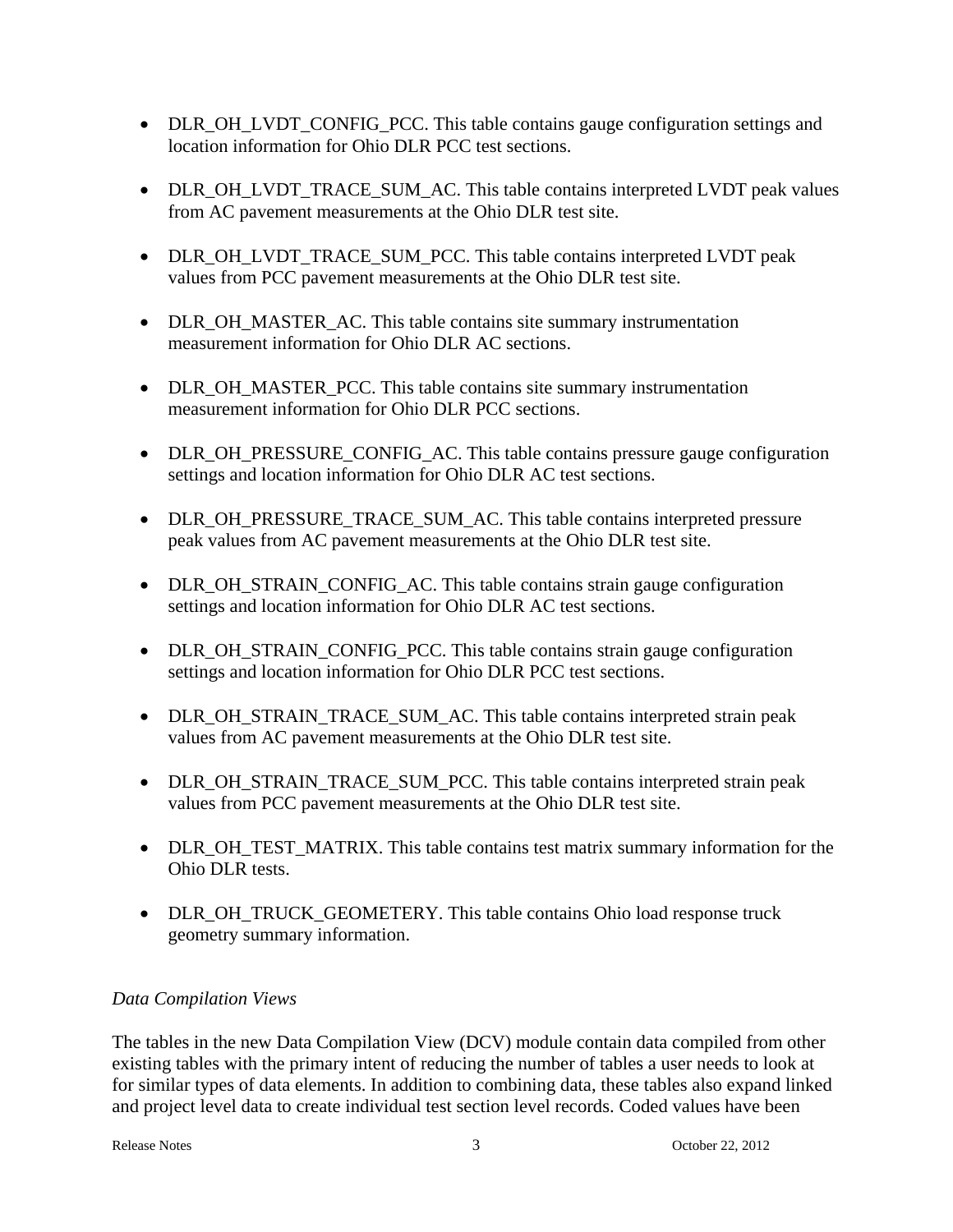replaced with the code description to alleviate the need to perform the linking necessary to get those values otherwise. While this information is technically implemented as a "view" in database terminology, it is presented as tables in the SDR.

The tables in the DCV module are included in SDR 27 as a beta or trial release in the interest of receiving data user feedback. The module is being released as volume 2 in SDR 27 to indicate a separation from the other PPDB data tables. Unlike most other PPDB modules, the views do not have a module designation in the table names. The new tables in the DCV module are:

- AC\_AGG\_GRADATION. This table contains gradation information for aggregate used in AC mixtures. Contains data from INV\_GRADATION, RHB\_ACO\_AGGR\_PROP, RHB\_CMRAP\_COMBINED\_AGG, and RHB\_HMRAP\_COMBINED\_AGG.
- AC AGG PROP. This table contains physical properties of aggregate used in AC mixtures. Contains data from INV\_PMA, RHB\_ACO\_AGGR\_PROP, RHB\_CMRAP\_COMBINED\_AGG, RHB\_HMRAP\_COMBINED\_AGG, SPS1\_PMA\_AGGREGATE\_PROP, SPS2\_PMA\_AGGREGATE\_PROP, SPS8\_PMA\_AGGREGATE\_PROP, and SPS9\_PMA\_AGGREGATE\_PROP.
- AC ANTISTRIP. This table contains information on anti-stripping agents used in AC mixtures. Contains data from INV\_PMA\_ORIG\_MIX, RHB\_ACO\_MIX\_PROP, SPS1\_PMA\_MIXTURE\_PROP, SPS2\_PMA\_MIXTURE\_PROP, SPS8\_PMA\_MIXTURE\_PROP, and SPS9\_PMA\_MIXTURE\_PROP.
- AC BINDER PROP. This table contains properties of the binder used in AC mixtures. Contains data from INV\_PMA\_ASPHALT, RHB\_ACO\_PROP, SPS1\_PMA\_AC\_PROPERTIES, SPS8\_PMA\_AC\_PROPERTIES, and SPS9\_PMA\_AC\_PROPERTIES.
- AC\_MIX\_PROP. This table contains AC Hveem and Marshall mixture information. Contains data from INV\_PMA\_ORIG\_MIX, RHB\_ACO\_LAB\_MIX, RHB\_CMRAP\_LAB\_MIX, RHB\_HMRAP\_LAB\_MIX, SPS1\_PMA\_MIXTURE\_PROP, SPS2\_PMA\_MIXTURE\_PROP, SPS8\_PMA\_MIXTURE\_PROP, SPS9\_PMA\_MIXTURE\_PROP, and SPS9\_PMA\_MIX\_DES\_PROP.
- AC MOISTURE SUSCEPTIBILITY. This table contains results from moisture susceptibility tests on AC samples. Contains data from INV\_PMA\_ORIG\_MIX and RHB\_ACO\_MIX\_PROP.
- AC\_VOLUMETRICS. This table contains volumetric properties of AC mixtures as reported by agencies. Contains data from INV\_PMA\_ORIG\_MIX, RHB\_ACO\_LAB\_MIX, RHB\_ACO\_MIX\_PROP, RHB\_CMRAP\_LAB\_MIX, RHB\_CMRAP\_MIX\_PROP, RHB\_HMRAP\_LAB\_MIX, RHB\_HMRAP\_MIX\_PROP, SPS1\_PMA\_MIXTURE\_PROP, SPS2\_PMA\_MIXTURE\_PROP,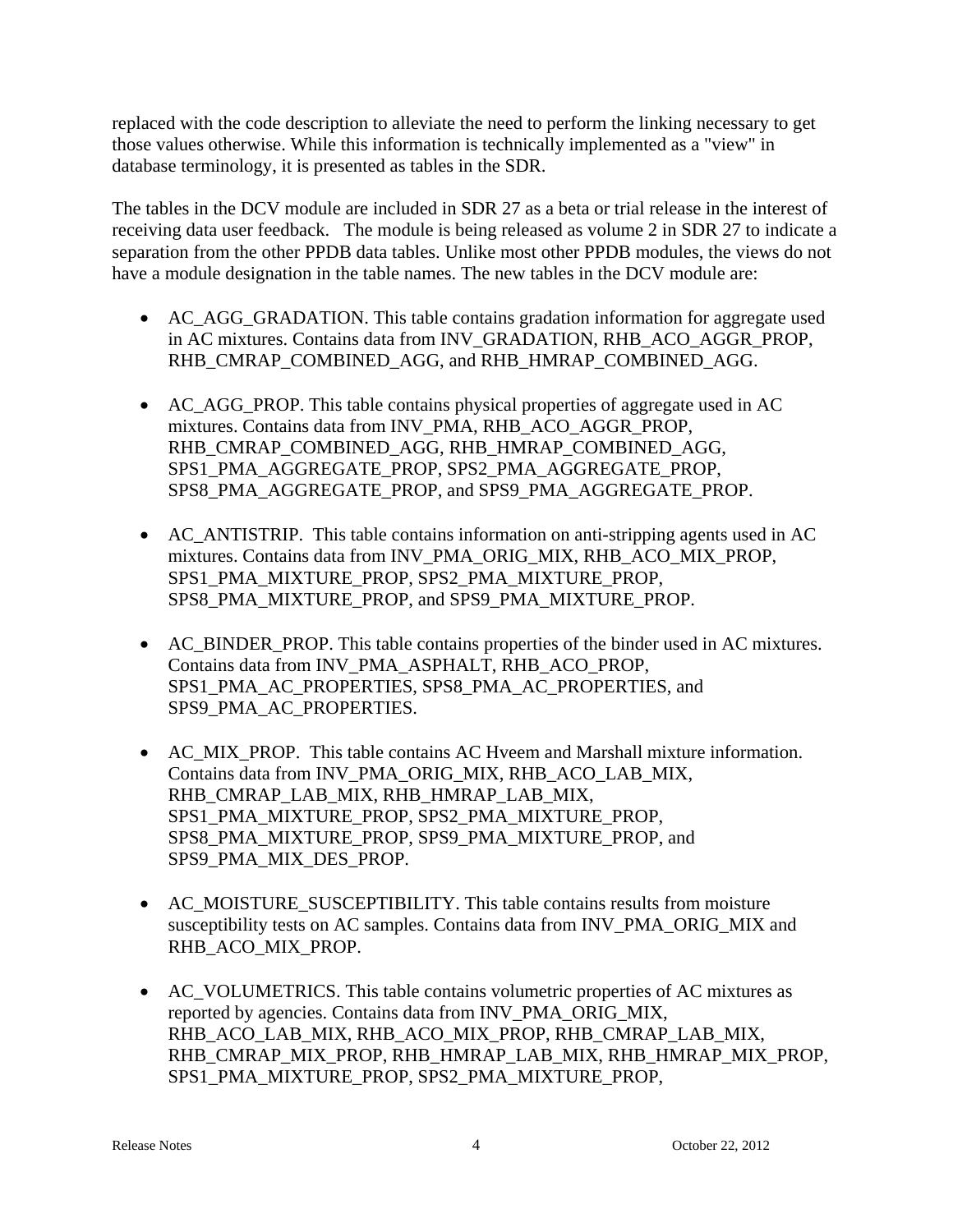SPS8\_PMA\_MIXTURE\_PROP, SPS9\_PMA\_MIXTURE\_PROP, SPS9\_PMA\_MIX\_DES\_PROP, and SPS9\_SP\_PMA\_MIXTURE\_PROP.

- PCC\_ADMIXTURE. This table contains properties of admixtures used in PCC mixtures. Contains data from SPS8\_PCC\_MIXTURE\_DATA, SPS2\_PCC\_MIXTURE\_DATA, RHB\_PCCO\_MIXTURE, and INV\_ADMIX.
- PCC\_AGG\_GRADATION. This table contains gradation information for aggregate used in PCC mixtures. Contains data from INV\_GRADATION, RHB\_PCCO\_AGGR, SPS2\_PCC\_MIXTURE\_DATA, and SPS8\_PCC\_MIXTURE\_DATA.
- PCC\_AGG\_PROP. This table contains physical properties of aggregate used in PCC mixtures. Contains data from RHB\_PCCO\_AGGR, SPS2\_PCC\_MIXTURE\_DATA, SPS8\_PCC\_MIXTURE\_DATA, and INV\_PCC\_MIXTURE.
- PCC JOINT FORMING. This table contains methods used to create the joints on PCC layers. Contains data from RHB\_PCCO\_JOINT\_DATA, SPS8\_PCC\_JOINT\_DATA, SPS2\_PCC\_JOINT\_DATA, and INV\_PCC\_JOINT.
- PCC JOINT SEALANT. This table contains properties of joint sealants used during initial placement of PCC layers. Contains data from RHB\_PCCO\_JOINT\_DATA, SPS8\_PCC\_JOINT\_DATA, SPS2\_PCC\_JOINT\_DATA, and INV\_PCC\_JOINT.
- PCC JOINT SPACING. This table contains joint spacing used on PCC layers. Contains data from RHB\_PCCO\_JOINT\_DATA, SPS8\_PCC\_JOINT\_DATA, SPS7\_PCCO\_JOINT\_DATA, SPS2\_PCC\_JOINT\_DATA, and INV\_PCC\_JOINT.
- PCC\_LOAD\_TRANSFER. This table contains properties of load transfer devices used on PCC layers. Contains data from INV\_PCC\_JOINT, RHB\_PCCO\_JOINT\_DATA, SPS8\_PCC\_JOINT\_DATA, and SPS2\_PCC\_JOINT\_DATA.
- PCC MIX DESIGN. This table contains PCC mix design properties. Contains data from INV\_PCC\_MIXTURE, RHB\_PCCO\_MIXTURE, SPS2\_PCC\_MIXTURE\_DATA, and SPS8\_PCC\_MIXTURE\_DATA.
- PCC\_REINFORCING. This table contains physical properties of reinforcement used in PCC layers. Contains data from SPS2\_PCC\_STEEL, RHB\_PCCO\_STEEL, and INV\_PCC\_STEEL.
- PCC\_STRENGTH. This table contains strength properties of PCC layers. Contains data from RHB\_PCCO\_STRENGTH and INV\_PCC\_STRENGTH.
- PCC TIE BARS. This table contains properties of tie bars placed in PCC layers. Contains data from RHB\_PCCO\_JOINT\_DATA, SPS8\_PCC\_JOINT\_DATA, SPS2\_PCC\_JOINT\_DATA, and INV\_PCC\_JOINT.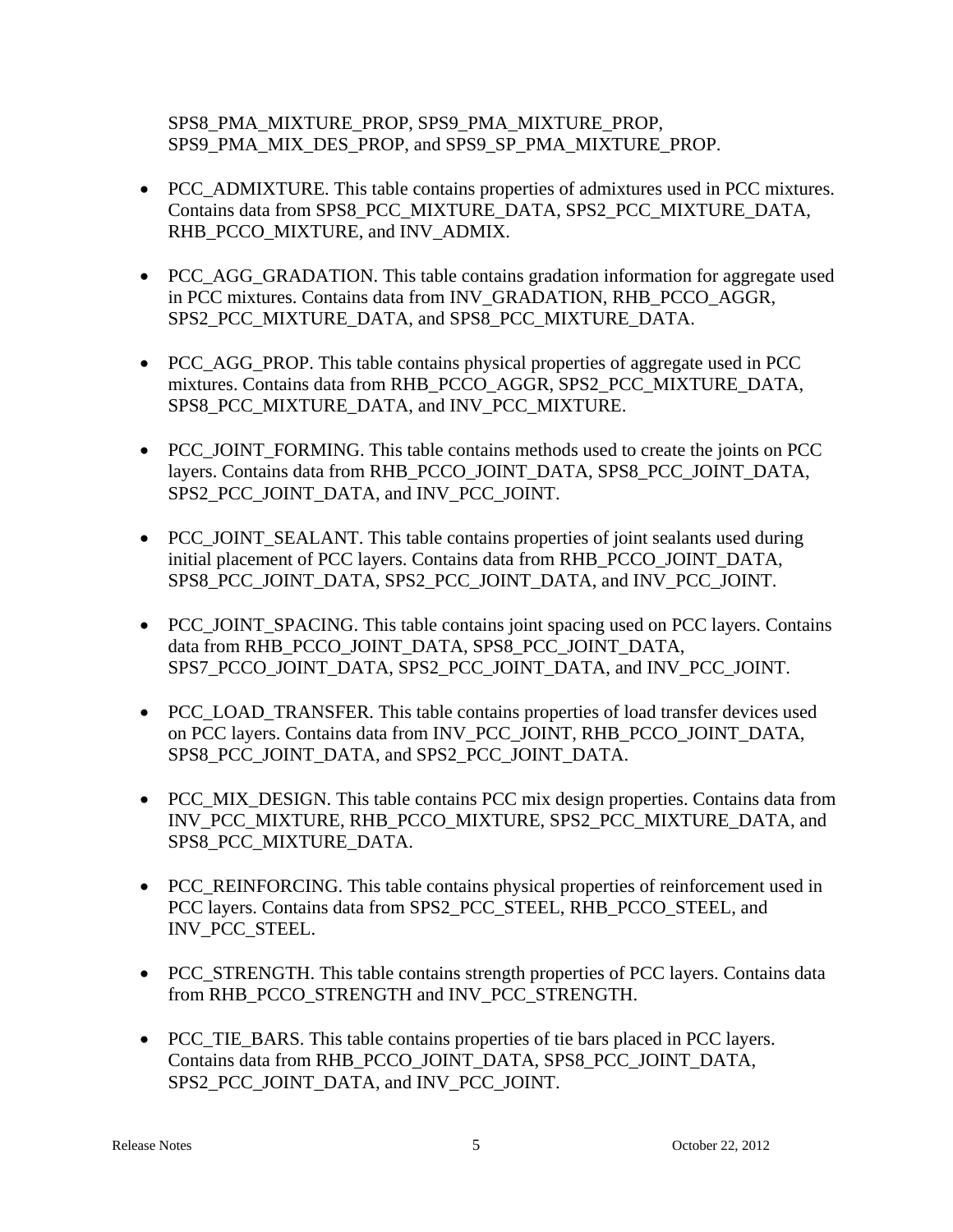# *Tables Excluded*

The only tables that were in SDR26 that will not be in SDR27 are the renamed DLR tables which contained data from North Carolina. The following tables will not be in SDR27 as a result of the renaming:

- DLR LVDT CONFIG PCC
- DLR\_LVDT\_TRACE\_SUM\_PCC
- DLR MASTER PCC
- DLR STRAIN CONFIG PCC
- DLR STRAIN TRACE SUM PCC
- DLR\_TEST\_MATRIX
- DLR\_TRUCK\_GEOMETERY

# *Other Notes*

The TST\_PC03 data has again been updated with new information provided by the lab. The new data is primarily repeat tests on previously tested cores.

Some of the databases in the FWD drop data and profile data volumes had to be reorganized to keep within the 2 GB limit on MS Access databases.

# **Release 26**

This is the 26th public release of data from the LTPP program. Some of the notable updates, additions, deletions, and changes made to the data since the January 2011 data release include the following:

# *Tables Added*

No new tables were added to the database for SDR 26.

# *Tables Excluded*

Problems were found with the Ohio DLR data that warranted excluding the data from this release. All of the DLR data on AC surfaces were from Ohio, and as a result, the AC DLR tables are not populated for SDR 26, and have therefore been excluded. These excluded tables are:

- DLR\_LVDT\_CONFIG\_AC
- DLR\_LVDT\_TRACE\_SUM\_AC
- DLR\_MASTER\_AC
- DLR\_PRESSURE\_CONFIG\_AC
- DLR\_PRESSURE\_TRACE\_SUM\_AC
- DLR STRAIN CONFIG AC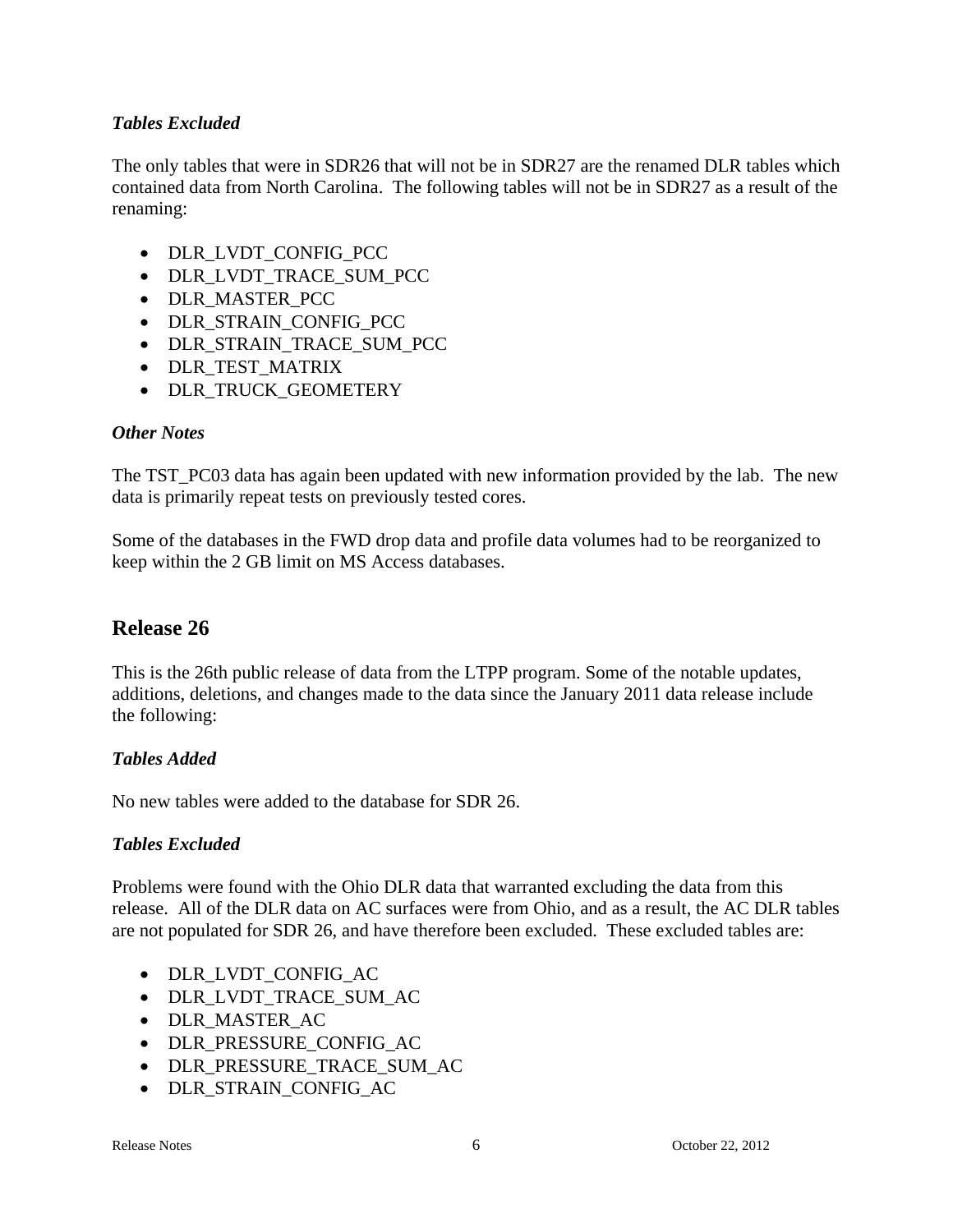DLR\_STRAIN\_TRACE\_SUM\_AC

There are several LTAS tables that were previously included that have been excluded because they did not contain data of interest to users. These tables are:

- ESAL PER VEH
- STAT\_QC\_A\_AX
- STAT\_QC\_A\_AX\_9\_DD
- STAT\_QC\_BC\_AX
- STAT\_AC\_BC\_SPACE
- STAT QC GVW 9 DD
- COMP\_CL\_CT
- COMP WT CT
- COMP AX
- COMP GVW
- ESAL\_FACTOR\_SN\_5\_PT\_2\_5

#### *Other Notes*

#### RHB\_CMRAP\_COMBINED\_AC, RHB\_CMRAP\_LAB\_AGED\_AC, and

RHB\_CMRAP\_MIX\_PROP are included in the release for the first time. Although these tables have existed for some time now, they had not previously been populated, and were therefore not included in the Standard Data Release. There is now one record in each of these tables.

DD VOL was included in the LTAS database for the first time. This table contains the accepted daily volume records.

The TST\_PC03 data has again been updated with new information provided by the lab. The new data is primarily retests of previously tested cores.

The SURVEY WIDTH fields in the MON DIS \* tables have been updated, and are now effectively complete. There are only a handful of records left with no recorded survey width.

The structure of MON\_DIS\_PADIAS\_AC has been significantly altered. The longitudinal cracking has been split into wheelpath and non-wheelpath, and the reflective cracking has been redistributed to either longitudinal or transverse as appropriate. These changes make the structure of this table more compatible with the other distress tables, and allow for easier tracking of changes in distress over time.

LTPPDD, LTPPTD, CODES, and CODETYPES all now contain information for the tables in all five volumes. The LTAS information in the corresponding TRAFFIC tables is still also available separately in LTAS\_Administration on Volume 5 for use as a standalone traffic data set.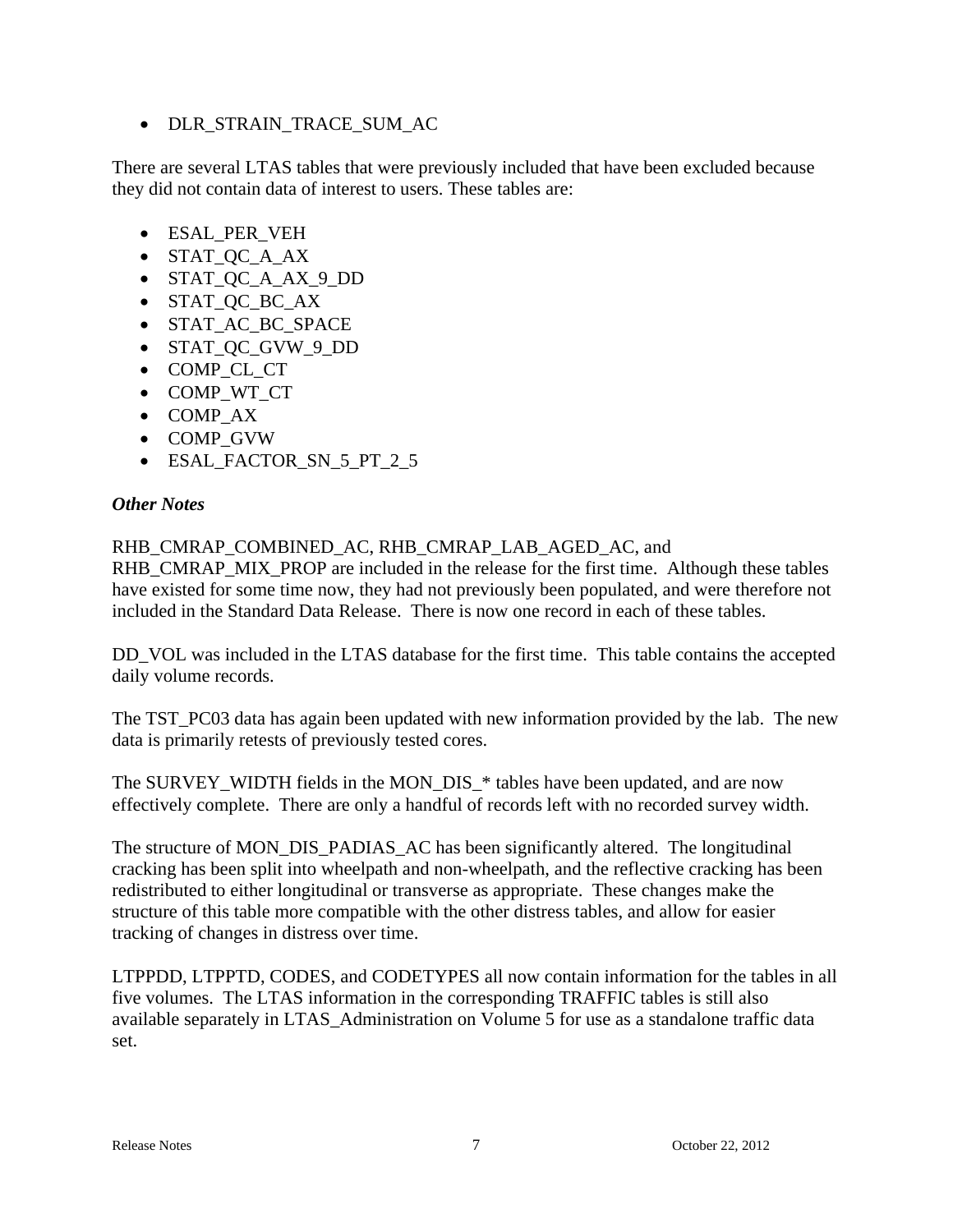# **Release 25**

This is the 25th public release of data from the LTPP program. Some of the notable updates, additions, deletions, and changes made to the data since the January 2010 data release include the following:

#### *Tables Added*

Five new TRF\_ESAL tables were added to the PPDB in the TRF module. These tables contain the annual ESAL estimates and computation parameters for the LTPP lane based on traffic monitoring measurements and computed using the 1993 AASHTO Guide for Design of Pavement Structures methodology. Previously, these tables and the associated computation program were contained on the Reference Library disk as part of the ESALCalc utility software that was distributed with the SDR.

- TRF ESAL AC THICK. This table contains the thicknesses and other various properties of the layers in an AC pavement used to calculate ESALs. There may be slight differences between these thicknesses and those in SECTION\_LAYER\_STRUCTURE based on the input needs of the software.
- TRF ESAL COMPUTED. This table contains the yearly ESAL estimates for each section with an acceptable sample of axle load measurements contained in the LTPP database in the indicated year.
- TRF\_ESAL\_DRAINAGE\_COEFF. This table contains the drainage coefficient for unbound base and subbase layers used in the ESAL calculation and the climate zone that the coefficient is based upon.
- TRF\_ESAL\_INPUTS\_SUMMARY. This is the master table that contains a summary of all of the input data used in the annual ESAL estimate. It includes properties such as pavement type, functional classification, climatic characterizations, and general structural properties.
- TRF\_ESAL\_PCC\_COMP\_THICK. This table contains the values used to compute the value of the effective thickness of the PCC layers used in the ESAL calculation. The table includes information on the thickness of multiple PCC layers and whether or not they are bonded.

One new table was added in the LTAS database.

 HH\_CL\_CT. This table contains the hourly classification volumes from classification records for sites included in the SPS Traffic pooled fund.

#### *Other Notes*

RHB\_ACO\_ SP\_MIX\_PROP is included in the release for the first time. Although this table has existed for some time now, it had not previously been populated, and was therefore not included in the Standard Data Release. There is now one record in this table.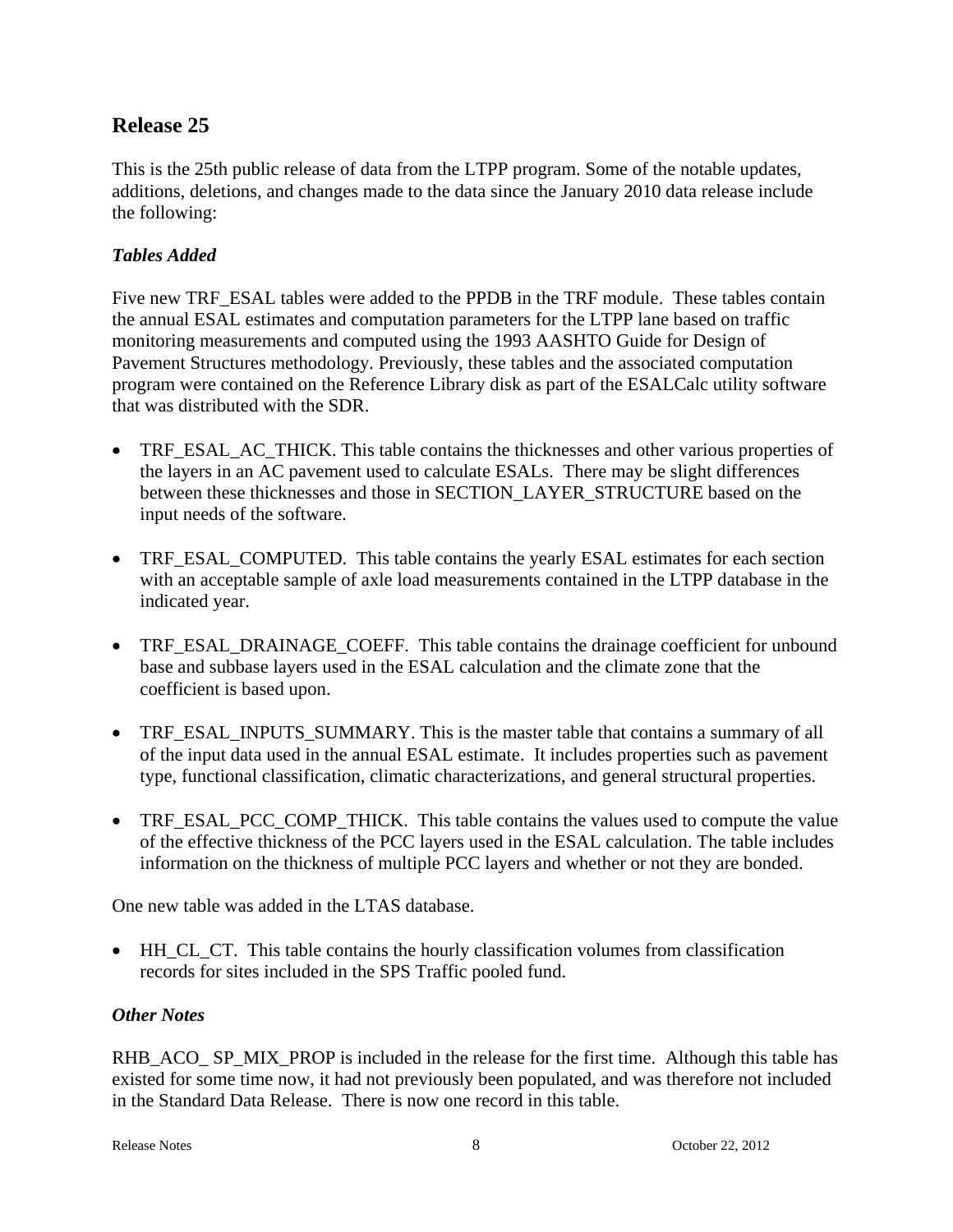The TST\_PC03 data has again been updated with new information provided by the lab. This includes some new data not previously available, and some replacement data.

The SURVEY\_WIDTH fields in the MON\_DIS\_\* tables have been updated. However, there are still approximately 700 manual distress surveys from the Southern Region that have not had the SURVEY\_WIDTH field populated. Data users interested in this missing data should contact LTPP Customer Support Service Center, which should have it available by the time of this data release.

Traffic data for all lanes reported to the LTPP program have been added to the LTAS DB. Previously, traffic data for only the LTPP study lane were available.

Data issues significant enough to affect proper interpretation of the DLR data contained in SDR 25 and all previous data releases have been found. LTPP efforts to correct and enhance this data have not been completed. Because of these problems, those wishing to analyze the DLR data should not use the data provided in SDR 25 without first contacting LTPP Customer Support Service Center at LTPPINFO@dot.gov to obtain information on identified problems and request corrected data.

# **Release 24**

This is the 24th public release of data from the LTPP program. Some of the notable updates, additions, deletions, and changes made to the data since the January 2009 data release include the following.

# *Tables Added*

Two new MON\_DRAIN\_PERM tables. These tables contain measurements and calculations made as part of the drainage study undertaken as part of NCHRP project 1-34D and included in the final report – NCHRP report 583 'Effects of Subsurface Drainage on Pavement Performance'.

- MON\_DRAIN\_PERM\_CALC. This table contains the calculated permeability and other drainage characteristics resulting from NCHRP 1-34D. The values in these new MON\_DRAIN tables were taken from the appendices in the report.
- MON\_DRAIN\_PERM\_MEAS. This table contains the field measurements made in support of the permeability calculations conducted as part of NCHRP 1-34D. These values are necessary to get the values in the MON\_DRAIN\_PERM\_CALC table.

Nine new TST\_ESTAR tables. These tables house the newly developed dynamic modulus  $|E^*|$ computed parameter data, which contain the inputs used by the developed Artificial Neural Network (ANN) models, as well as the outputs those models created. Dynamic modulus,  $|E^*|$ , is a fundamental property that defines the stiffness characteristic of hot mix asphalt (HMA) mixtures as a function of loading rate and temperature. Details on the models and intermediate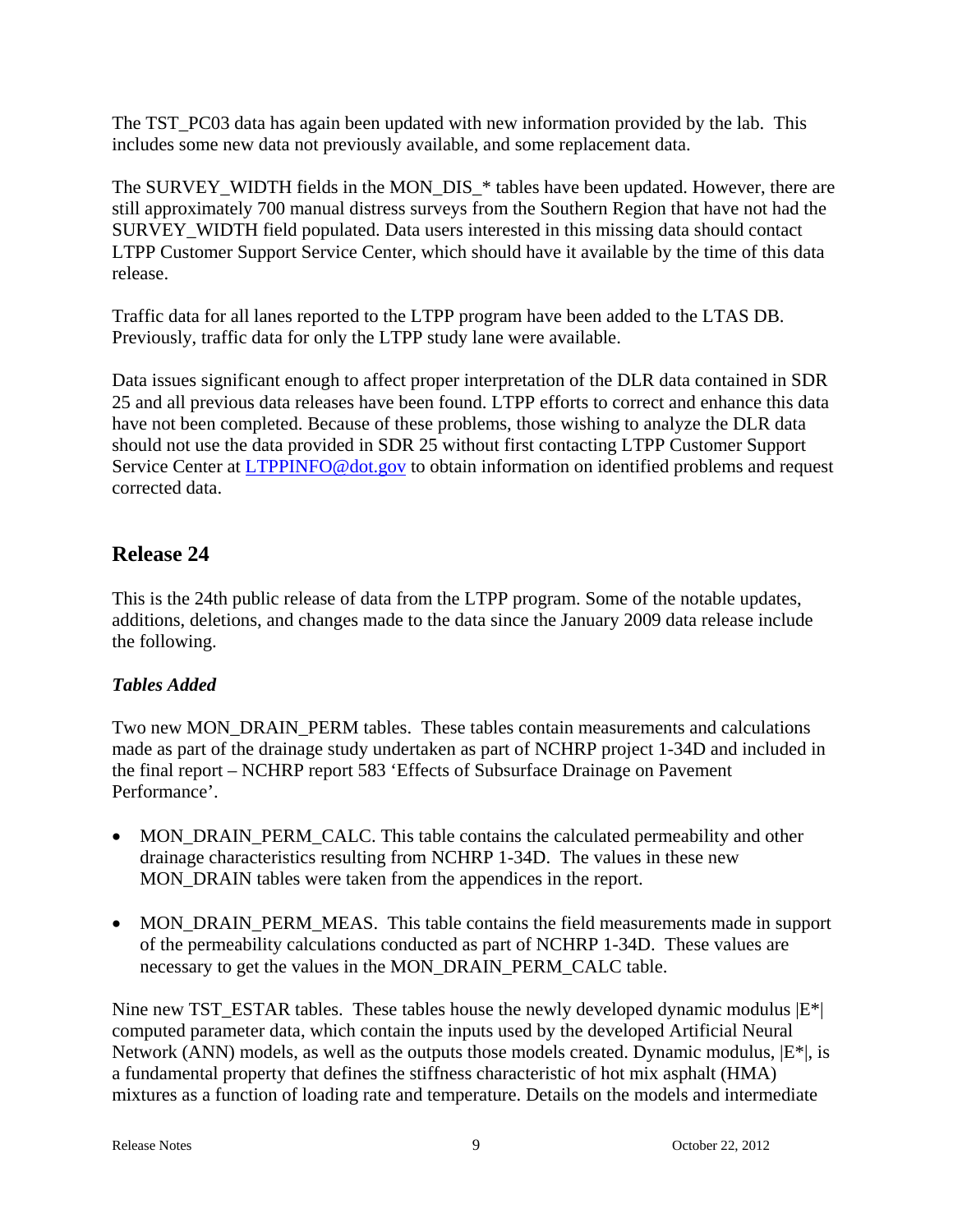calculations can be found in the report *LTPP Computed Parameter: Dynamic Modulus* included on the LTPP Reference Library distributed with the SDR.

- TST\_ESTAR\_MASTER. This is the master linking table for all of the new TST\_ESTAR tables. It contains the information necessary to relate the information in the tables keyed with the ESTAR\_LINK field to the rest of the database.
- TST\_ESTAR\_GSTAR\_CAM\_COEFF. This table contains the coefficients necessary to use the Christensen-Anderson-Marasteanu (CAM) model to predict  $|G^*|$  input values.
- TST\_ESTAR\_GSTAR\_INPUT. This table contains the  $|G^*|$  information used as input to the two G\* based E\* ANN models.
- TST\_ESTAR\_VISC\_MODEL\_COEFF. This table contains the A and VTS values used to generate the input viscosity values.
- TST\_ESTAR\_VISC\_INPUT. This table contains the viscosity values used as input to the two viscosity based |E\*| ANN models.
- TST\_ESTAR\_VOLUM\_INPUT. This table contains the volumetric data (VMA and VFA) used in the  $|G^*|$  and viscosity based  $|E^*|$  ANN models.
- TST\_ESTAR\_MR\_INPUT. This table contains the resilient modulus data used in the resilient modulus based |E\*| ANN model.
- TST ESTAR MODULUS. This table contains the modulus values predicted by the various E\* models for a given temperature and frequency. The data in this table is very similar to the data required for input into the MEPDG.
- TST\_ESTAR\_MODULUS\_COEFF. This table contains the Sigmoidal and Shift Factor fitting function coefficients. These values are developed from the modulus values contained in the TST\_ESTAR\_MODULUS tables, and will fail QC if the resulting curve does not match the modulus values well enough.

The LTPP Traffic Analysis database has been added as a separate set of databases. This database contains daily and monthly traffic data used in the annual traffic estimates stored in the pavement performance database, traffic monitoring equipment locations, statistical summaries used in the quality review of traffic data, data errors, and other information used in the traffic data review and analysis procedure. The database is structured as a standalone series of ACCESS databases following the same type of functional structure as the pavement database.

The following tables will be included as part of this new LTAS database:

• COMP\_AX. This table contains comparison data sets for axle distributions based on 14 days of weight data immediately after a site validation for SPS-1, -2, -5 and -6 sites.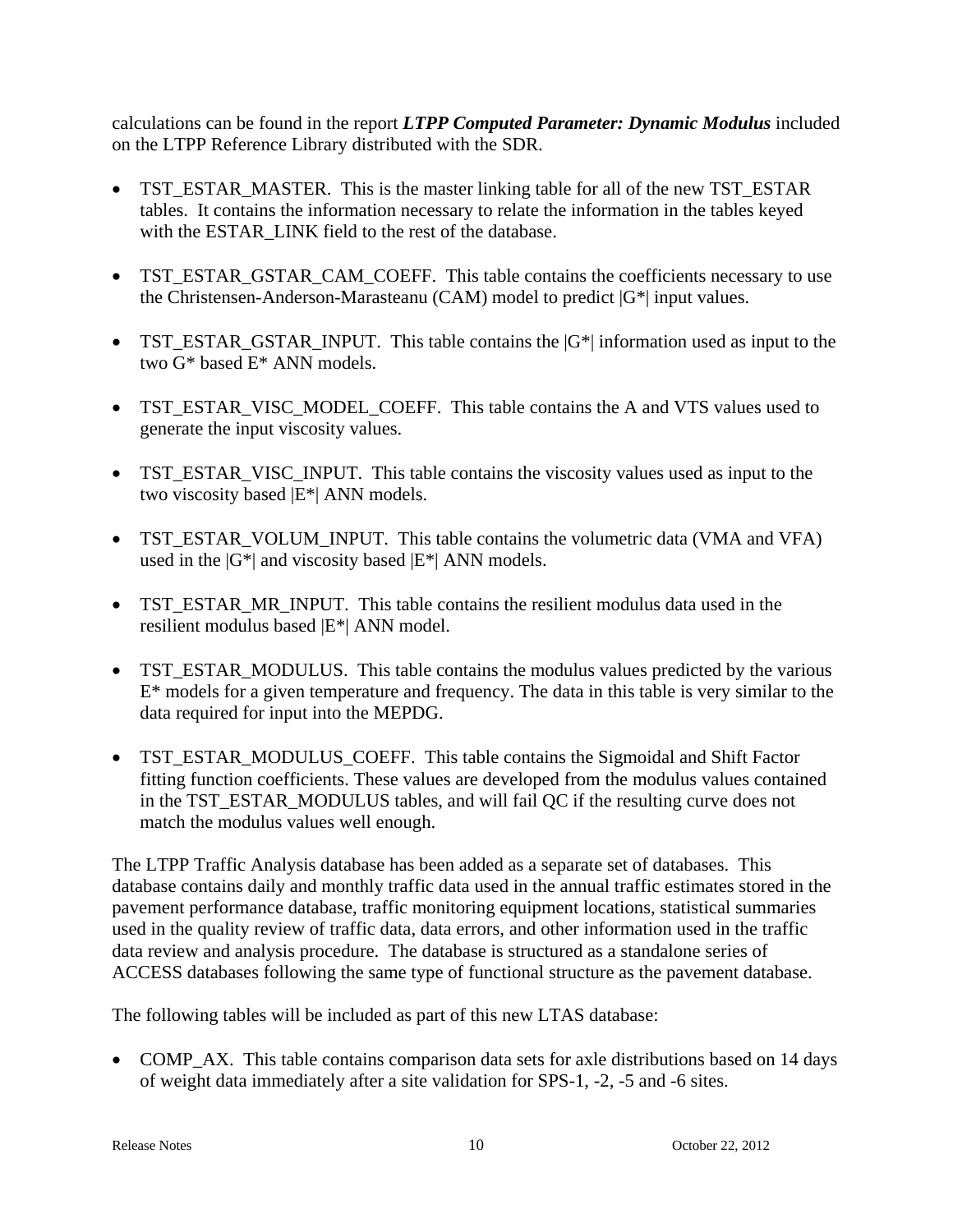- COMP CL CT. This table contains comparison data sets for vehicle counts based on 14 days of classification data immediately after a site validation for SPS-1, -2, -5 and -6 sites.
- COMP GVW. This table contains comparison data sets for GVW distributions based on 14 days of weight data immediately after a site validation for SPS-1, -2, -5 and -6 sites.
- COMP\_WT\_CT. This table contains comparison data sets for vehicle counts based on 14 days of weight data immediately after a site validation for SPS-1, -2, -5 and -6 sites.
- DD\_AX. This table contains daily axle group counts by vehicle class and axle group using the agency's classification scheme.
- DD CL CT. This table contains count data by site, year, month, day, lane, and direction based on classification data records using the agency's classification scheme.
- DD\_GVW. This table contains daily GWV data by vehicle class using the agency's classification scheme.
- DD WT CT. This table contains count data by site, year, month, day, lane, and direction based on weight data records using the agency's classification scheme.
- ERR\_CL. This table contains a record for each lane and direction by date that was rejected in processing classification data.
- ERR\_WT. This table contains a record for each type of error encountered for each lane and direction by date while processing weight data.
- ESAL FACTOR SN 5 PT 2 5. This table is hard coded with the factors to be used in computing average ESALs per vehicle for the purposes of graphical evaluation of relative changes in loading. The factors are for a flexible pavement with a structural number of 5 and a terminal serviceability of 2.5.
- ESAL PER VEH. This table contains for every site, year, month, lane, direction and vehicle class the average ESALs per vehicle based on the ESAL factors found in ESAL\_FACTOR\_SN\_5\_PT\_2\_5. They\_are used solely for evaluating reasonableness of weight data.
- MM\_AX. This table contains monthly axle group counts by day of week by vehicle class for buses and trucks using the Traffic Monitoring Guide (TMG) 13-bin scheme.
- MM\_CT. This table contains monthly vehicle class counts summarized separately for weight and class data by day of week using the Traffic Monitoring Guide (TMG) 13-bin scheme.
- MM\_GVW. This table contains monthly GVW data by day of week by vehicle class for buses and trucks using the Traffic Monitoring Guide (TMG) 13-bin scheme.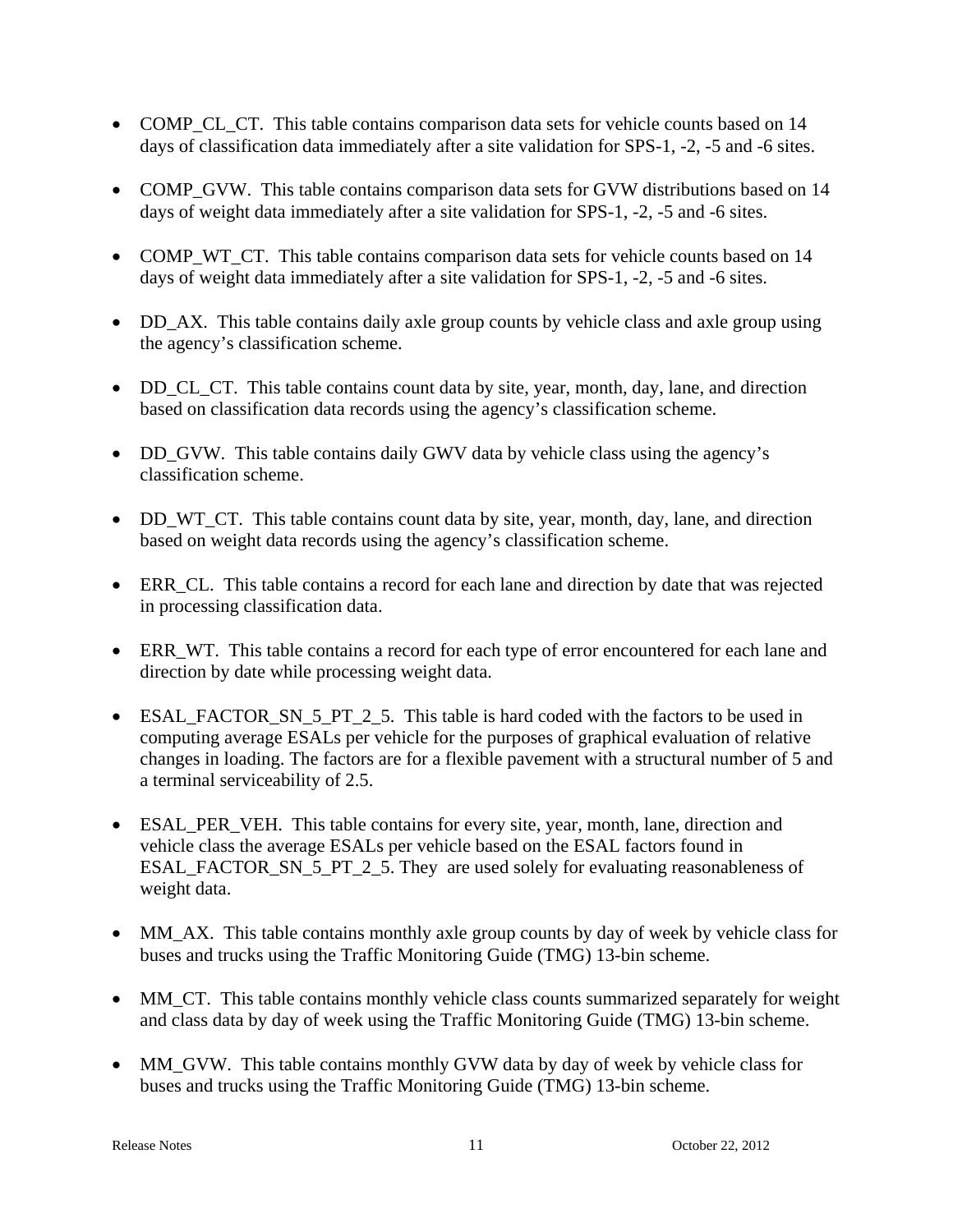- SHRP INFO. This table describes the relationship between an LTPP section or project and the traffic data collected used as inputs to estimation of pavement loading.
- SITE EQUIPMENT INFO. This table is used to identify the type of equipment installed and the classification schemes being used with that equipment.
- SPSWIM\_VALIDATION\_INIT. This table contains a listing of all sites being validated by the SPS WIM Pooled Fund Study including date of initial validation.
- STAT QC A AX. This table contains first axle weights by site, year, month, day, lane, direction, vehicle class, and axle group using the agency's vehicle classification scheme.
- STAT OC A AX 9 DD. This table contains average steering axle weights and their standard deviations for all class 9 vehicles as population and for class 9 vehicles weighing 60,000 pounds or more where a class 9 is not necessarily a 5-axle tractor trailer combination.
- STAT QC BC AX. This table contains B-C axle weights by site, year, month, day, lane, direction, and vehicle class using the agency's vehicle classification scheme. The B-C axle is axles 2 and 3 from the front of the vehicle separated by 8 feet or less.
- STAT QC BC SPACE. This table contains B-C axle spacing by site, year, month, day, lane, direction and vehicle class using the agency's vehicle classification scheme.
- STAT\_QC\_GVW\_9\_DD. This table is used to accumulate gross vehicle weights of class 9 vehicles in kips where a class 9 is not necessarily a 5-axle tractor trailer combination. The data is stored by site, year, month, day, lane and direction.
- TRAFFIC ANALYSIS TRACKER. This table tracks when daily, monthly, and annual summaries and annual estimates were last updated.
- TRAFFIC CLASS CONVERT DATA. This table describes how the agency classes are divided among the TMG 13-bin classification scheme being used for LTPP reporting purposes.
- TRAFFIC CLASS CONVERT MASTER. This table has a minimum of two records for every state or province in SHRP\_INFO covering the entire LTPP study period 1/1/1990 to 12/31/2050. One refers to the relationships for classification data, the other to those for weight data.
- TRAFFIC CODES. This table contains a listing of all of the codes used by the traffic tables.
- TRAFFIC CODE TYPES. This table contains the codes and the sources used in creating the Codes List report for the traffic data base.
- TRAFFIC\_PURGES. This table contains purges pending or applied to traffic data.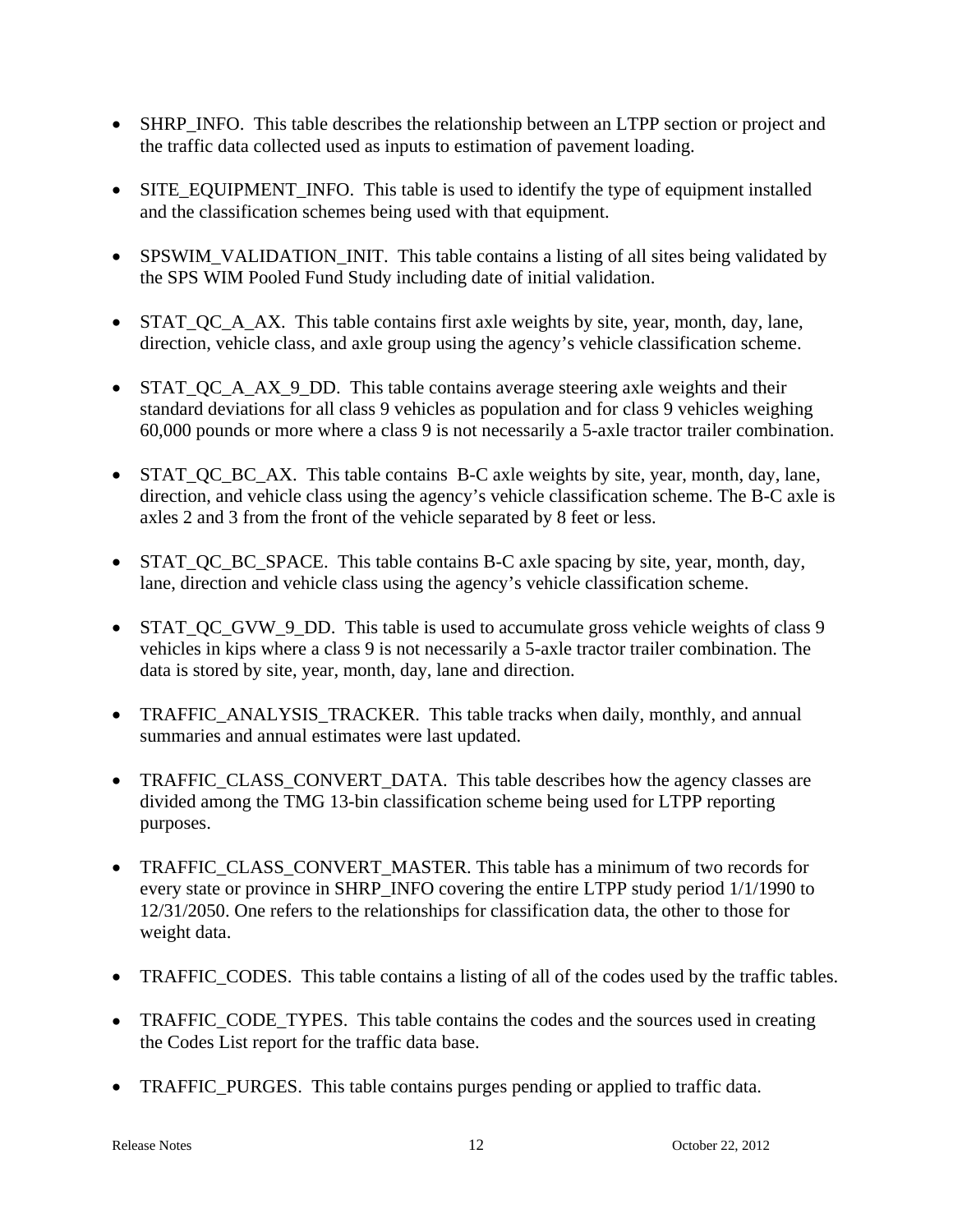- TRAFFIC\_REGIONS. This table contains the correspondence between the state code and the region that the state belongs.
- TRAFFIC\_RS\_CHANGES. This table stores information on changes made to record status including the reason(s) why the modification was made.
- TRAFFICDD. This table is the data dictionary for the LTAS database, and provides a listing of all data tables and their associated fields for the LTPP traffic analysis software.
- TRAFFICTD. This table provides a description of all data tables used for the LTPP traffic analysis software.
- TRF MONITOR AXLE DISTRIB. This table has annual estimated axle distributions by vehicle class and axle group for the LTPP lane only. It is identical to the table of the same name in the pavement database.
- TRF\_MONITOR\_LTPP\_LN. This table has annual estimated counts by vehicle class and axle group for the LTPP lane only. It is identical to the table of the same name in the pavement database.
- YY\_AX. This table contains yearly axle group counts by day of week by vehicle class for buses and trucks using the Traffic Monitoring Guide (TMG) 13-bin scheme.
- YY CT. This table contains yearly vehicle class counts summarized separately for weight and class data by day of week using the TMG 13-bin scheme.
- YY\_GVW. This table contains yearly GVW data by day of week by vehicle class for buses and trucks using the Traffic Monitoring Guide (TMG) 13-bin scheme..

Additionally, two mostly empty databases are included – one with all the PPDB tables and one with all the LTAS tables. The PPDB database is included in Volume 1 and is named SKELETON. The tables normally contained in the Administration module are populated in this database, but the rest are unpopulated. The LTAS database is included in Volume 5 and is named TRAFFIC\_SKELETON. Again, the tables that contain more general administrative information are populated. These databases may serve as a useful tool for those wishing to create project level databases or create a version of the tables in an alternate format.

# *Other Notes*

The TST\_PC03 (PCC Coefficient of Thermal Expansion) table has been altered somewhat with the addition of several new fields. TEST\_SEQUENCE is included to indicate several tests on the same sample; EQUIP\_MANUFACTURER contains codified manufacturer information; PRIMARY\_AGG\_CLASS and SECONDARY\_AGG\_CLASS replace the old AGGR\_TYPE\_PCC field and use codified values instead of the open text previously used.

Additionally, the data in TST\_PC03 has been updated with new information provided by the lab.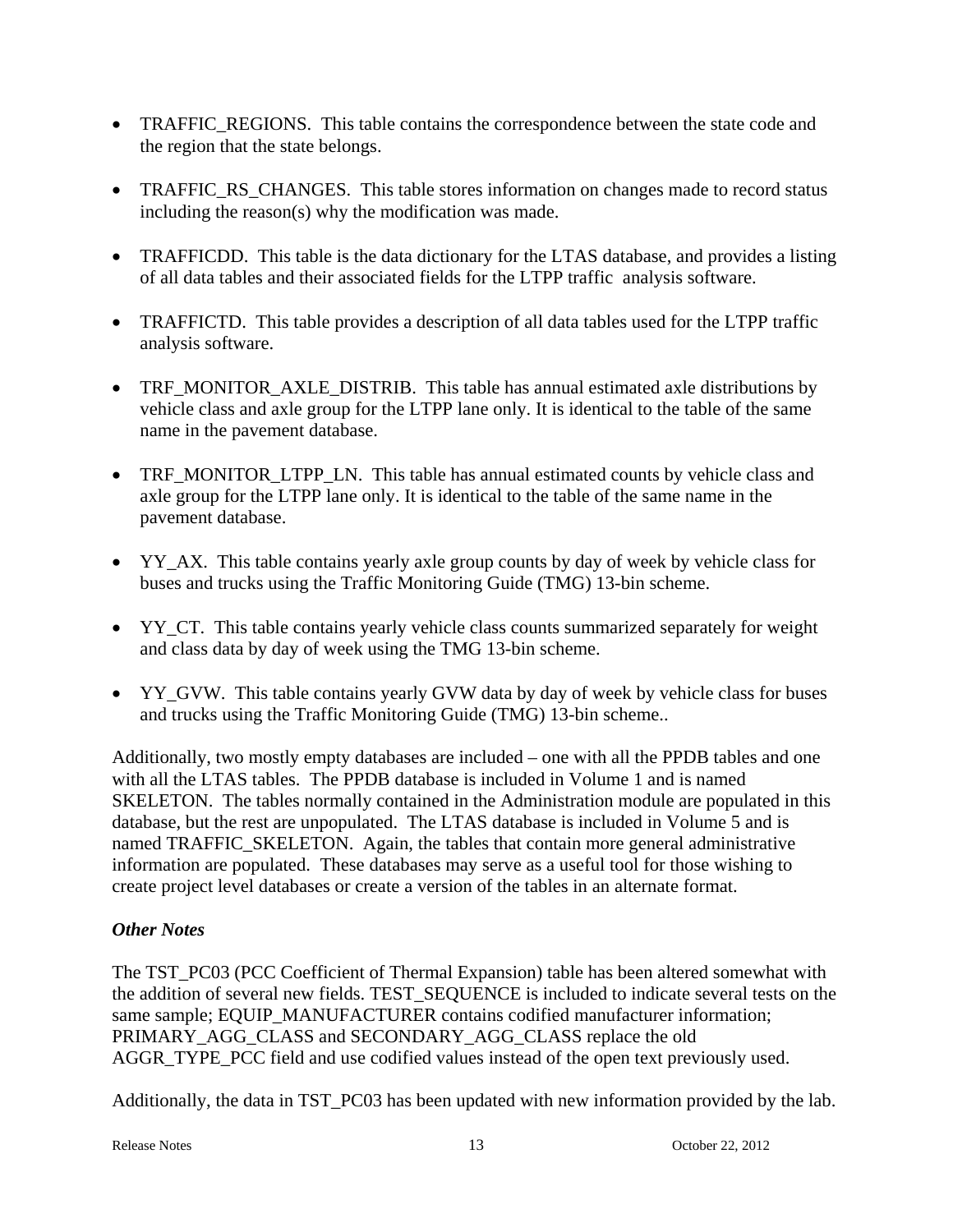The new data set includes a significant increase in the number of available records, and replaces the previous data set entirely, which was incorrect due to faulty calibration values.

The profile elevation data in MON\_PROFILE\_DATE for manual Dipstick measurements has been updated since the last release using a corrected algorithm. The previous values were generally not filtered correctly and had large values reflecting actual elevation changes in the pavement surface. The new process removed these elevations changes and presents the Dipstick data consistently with the data collected by the inertial profilers.

Nearly 1000 new values have been added to the SURVEY\_WIDTH field in the MON\_DIS\_PADIAS42\_AC, MON\_DIS\_PADIAS42\_CRCP, and MON\_DIS\_PADIAS42\_JPCP tables. These values were taken from the distress maps by the MRL contractor.

# **Release 23**

This is the 23<sup>nd</sup> public release of data from the LTPP program. Some of the notable updates, additions, deletions, and changes made to the data since the January 2008 data release include the following:

# *Tables Added*

SECTION\_LAYER\_STRUCTURE . This table is a master pavement layer structure table. It is a copy of the contents of the TST\_L05B table. It was added to the administration module and is included in all MS Access pavement databases in the SDR for user convenience.

TRF\_MEPDG\_HOURLY\_DIST. This table contains annual average hourly distribution of trucks by hour in the LTPP lane. The computations were performed following the algorithm contained in the Mechanistic-Empirical Guide for the Design of New and Rehabilitated Pavement Structures developed under NCHRP project 1-37A.

SMP\_FROST\_PRESENCE. This table contains the number of frozen layers on a test day from interpretation of the measurement on SMP test sections.

# *Tables Removed*

MON\_DIS\_PADIAS\_CRCP. This table was removed since it is now empty. Records from the MON DIS PADIAS tables are removed when matching records are contained in the MON\_DIS\_PADIAS42 tables. This means all of the data previously in the table was reinterpreted using the newer method.

RHB\_CMRAP\_MIX\_PROP. The three records that used to be in this table were removed in reaction to a Data Analysis Operations Feedback Report. Since the table is now empty it was removed from the data release.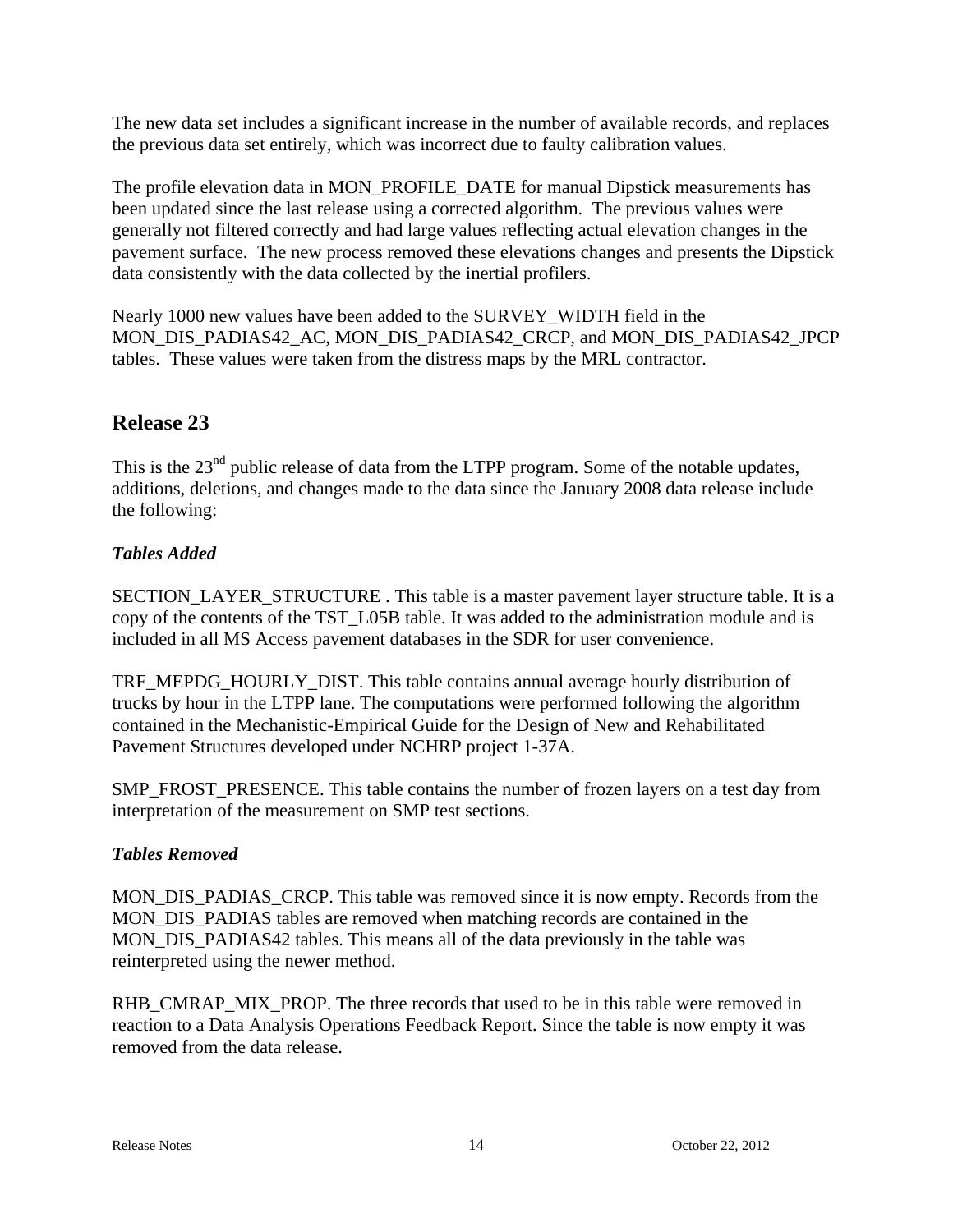MEPDG\_AX\_BINS. Although the MEPDG tables in release 22 were renamed in release 23, this table was removed since the information that was previously contained in the table was added to the renamed TRF\_MEPDG\_AX\_DIST table.

# *Other Notes*

RHB\_ACO\_SP \_PROP is included in the release for the first time. Although this table has existed for some time now, it had not previously been populated, and was therefore not included in the Standard Data Release.

The tables named MEPDG\_\* in release 22 were renamed TRF\_MEPDG as follows:

- MEPDG\_ADTT\_LTPP\_LN was renamed TRF\_MEPDG\_AADTT\_LTPP\_LN
- MEPDG\_AXLE\_DIST was renamed TRF\_MEPDG\_AX\_DIST
- MEPDG\_AXLE\_DIST\_ANL was renamed TRF\_MEPDG\_AX\_DIST\_ANL
- MEPDG\_AXLE\_DIST\_ANL\_VAR was renamed TRF\_MEPDG\_AX\_DIST\_ANL\_VAR
- MEPDG\_AXLE\_PER\_TRUCK was renamed TRF\_MEPDG\_AX\_PER\_TRUCK
- MEPDG\_MONTHLY\_ADJ\_FACTORS was renamed TRF\_MEPDG\_MONTH\_ADJ\_FACTOR
- MEPDG\_VEHICLE\_CLASS\_DIST was renamed TRF\_MEPDG\_VEH\_CLASS\_DIST

The new tables were added to the TRF module in the SDR.

In the TRF\_MEPDG\_AX\_DIST table, records where the percentage distribution value for the axle bin weight range was zero were added to the table. Previously the zero values were left out of the MEPDG\_AXLE\_DIST table. The resulting increase in size of the table requires that it be split into five databases due to the limitation of the size of MS Access tables.

This data release contains an update of the climate tables in the CLM module with new data through 2006. For this update, the virtual weather stations statistics were recomputed using the new test section coordinates contained in the SECTION\_COORDINATES table.

The data contained in the SMP\_FREEZE\_STATE and SMP\_FROST\_PENETRATION table were replaced with the results of a LTPP analysis project which reinterpreted all of the frost measurements on SMP test sections. The new table SMP\_FROST\_PRESENCE was added as part of this effort.

During the final processing of the upload data it was discovered that the majority of profile elevation data contained in the MON\_PROFILE\_DATA tables from manual Dipstick measurements had not been filtered in accordance with LTPP guidelines. The problem was traced back to an incorrect setting in the ProQual program used to process LTPP longitudinal profile data prior to upload into the database. While filtered profile data was used in the computation of the ride statistics, the wrong set of profile elevation measurements was loaded into the database. The problem was not able to be corrected prior to the data release. This problem is also present in other data releases.

In the SECTION\_COORDINATES table, project level entries were added for all SPS sites.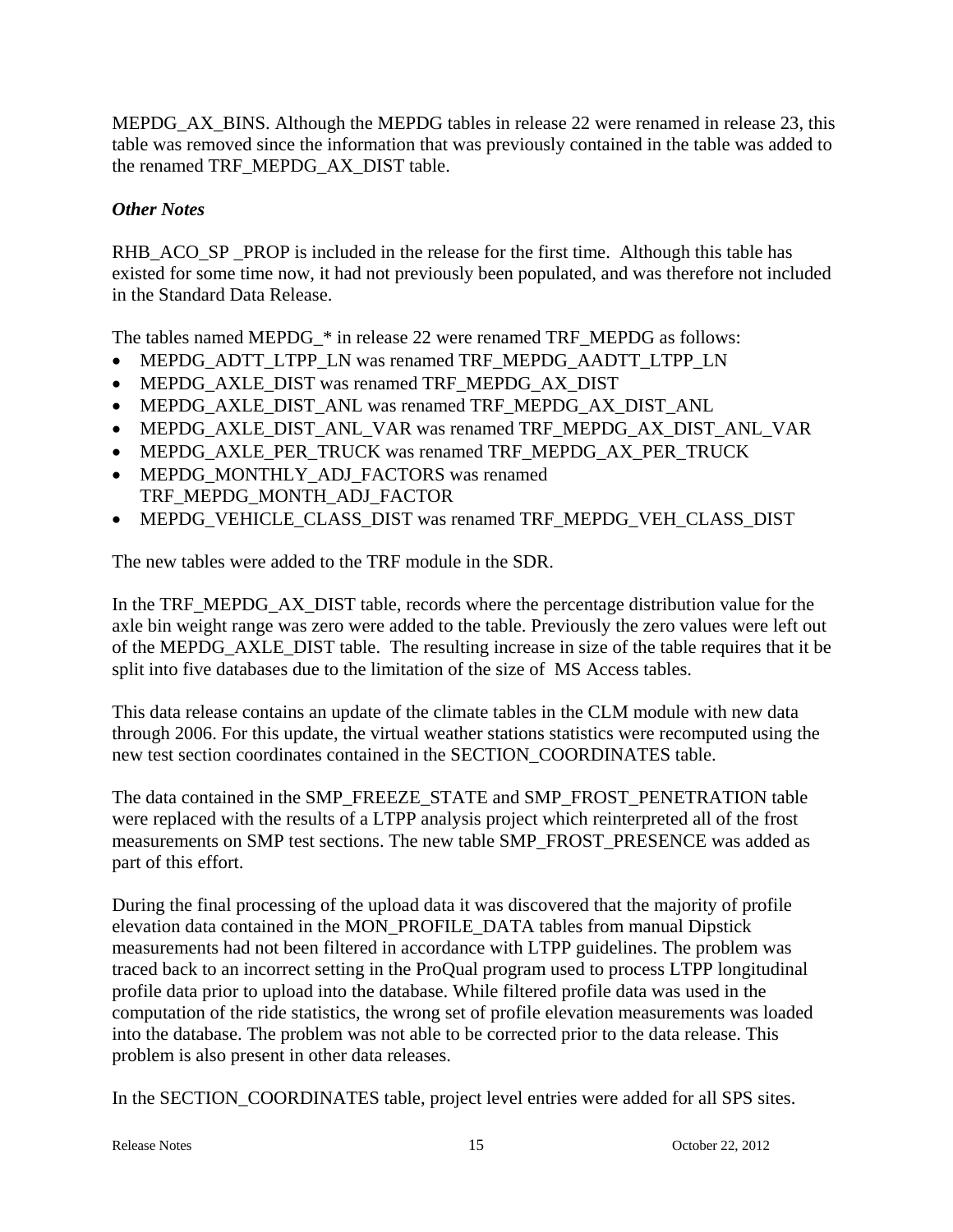When individual test section coordinate measurements were available using the new global positioning equipment, the SPS project level ID was set to the coordinates of the first test section at the site in the direction of traffic. When new measurements were not available, older measurements were used to populate these records. All SPS sites now contain an entry in the SECTION\_COORDINATES table. Use of the SPS\_GPS\_LINK table is no longer necessary to find the location of SPS site linked to a GPS section.

The SURVEY\_WIDTH fields in the MON\_DIS\_PADIAS42\_AC,

MON\_DIS\_PADIAS42\_CRCP, and MON\_DIS\_PADIAS42\_JPCP tables were populated with information extracted from the raw survey reports contained in the AIMS data files. The SURVEY\_WIDTH field was added to the pavement distress tables since the magnitude of transverse and areal distresses can vary significantly depending on the width of the pavement included in the distress survey. Not all records were able to be updated due to differences in reporting requirements over time.

A significant update was made to the AGGR\_TYPE\_PCC field in the TST\_PC03 table for data included in previous data releases. The TST\_PC03 table contains the results of thermal coefficient of expansion tests on PCC layers. The AGGR\_TYPE\_PCC filed contains information on the classification of the coarse aggregate used in the PCC mix. The type of coarse aggregate used in a PCC mixture has been a primary variable associated with differences in the thermal coefficient of PCC mixes.

# **Release 22**

This is the  $22<sup>nd</sup>$  public release of data from the LTPP program. Some of the notable updates, additions, deletions, and changes made to the data since the November 2006 data release include the following:

There are no deleted tables in this release because of structural changes to the database or tables that contain no records.

# *Tables Added*

The most significant addition to data release 22 is the addition of tables containing data extracted from the LTPP traffic database formatted for use as inputs to the Mechanistic-Empirical Guide for the Design of New and Rehabilitated Pavement Structures developed under NCHRP project 1-37A, the MON\_DIS\_LINK table, and the SECTION\_COORDINATES table.

MON DIS LINK. This table links distress records in various distress tables that are considered to be part of the same survey.

SECTION\_COORDINATES. This table contains updated coordinates for most GPS and SPS test sections measured using high precision global positioning receivers. Where new coordinate measurements have not been made, the previous coordinates contained in the INV\_ID and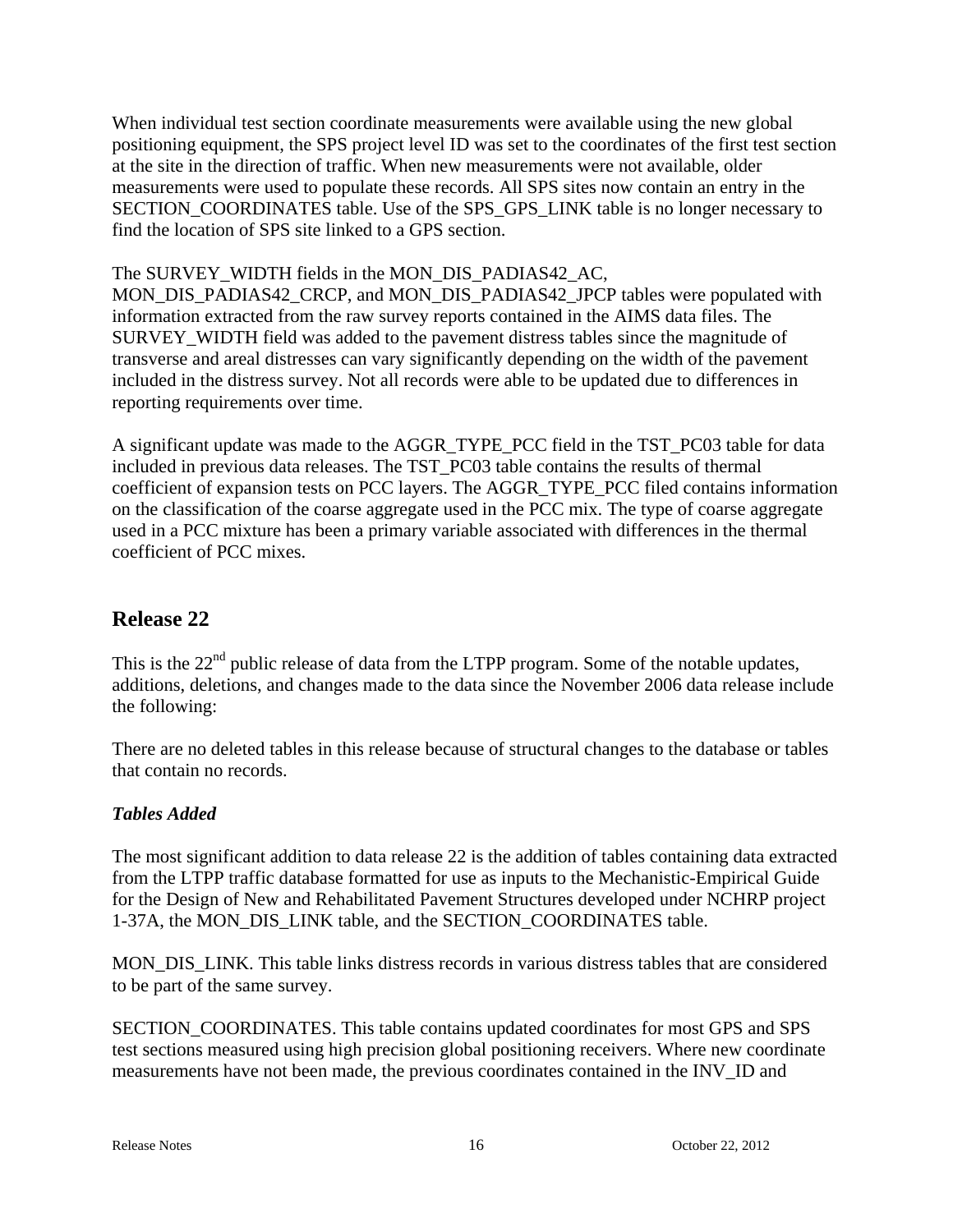SPS\_ID tables were transformed to the new fractional degree and negative longitude format used in this table. The coordinate location fields in the \*ID tables have been removed.

SMP\_TDR\_AUTO\_MOISTURE\_TLE. This table contains volumetric and gravimetric contents calculated using the transmission line equations (TLE) and micromechanics model to interpret TDR traces store in the SMP\_TDR\_AUTO table.

SMP\_TDR\_AUTO\_CALIBRATION\_TLE. This table contains the values used to calibrate the micromechanics model to each specific TDR sensor used as the basis of volumetric moisture and density computations contained in the SMP\_TDR\_AUTO\_MOISTURE\_TLE table.

MEPDG\_ADTT\_LTPP\_LN. This table contains estimates of the annual average daily truck traffic in the LTPP test section lane computed using three different estimates of the inputs.

MEPDG\_AXLE\_DIST. This table contains normalized axle distributions by month, truck class and axle group. Records in this table are generated from the MM\_AX table in the LTPP traffic database that contain at least 210 days of WIM data for a calendar year.

MEPDG\_AX\_BINS. This table contains the weight range of axle weight bins for data contained in the MEPDG\_AXLE\_DIST, MEPDG\_AXLE\_DIST\_ANL, and MEPDG\_AXLE\_DIST\_ANL\_VAR tables.

MEPDG\_AXLE\_DIST\_ANL. This table contains the annual average normalized axle distribution by class and axle group.

MEPDG\_AXLE\_DIST\_ANL\_VAR. This table contains the mean and variance of the elements of the normalized axle distributions by vehicle class and axle type for all years of available site specific monitoring data where at least two years with 210 days of weight data exist.

MEPDG\_AXLES\_PER\_TRUCK. This table contains the annual average number of axles by vehicle class and axle type by year.

MEPDG\_MONTHLY\_ADJ\_FACTORS. This table contains the adjustment factor for of ADTT for each truck class by month.

MEPDG\_VEHICLE\_CLASS\_DIST. This table contains the percentage of trucks by vehicle class within the truck population (FHWA Classes 4-13) on an annual basis.

# *Other Notes*

In the MON\_DIS\_AC\_REV and MON\_DIS\_PADIAS42\_AC tables, the fields for raveling, bleeding, and polished aggregate fields where changed from zero to null for pavement surfaces with a preventative maintenance surface treatment as defined in the LTPP directive D-29. This action was taken since by directive these type of defects are not supposed to be rated on these types of pavement surfaces. These rules where based on implementation of the SHRP SPS-3 study, but should not be interpreted as meaning that maintenance applications such as chip seals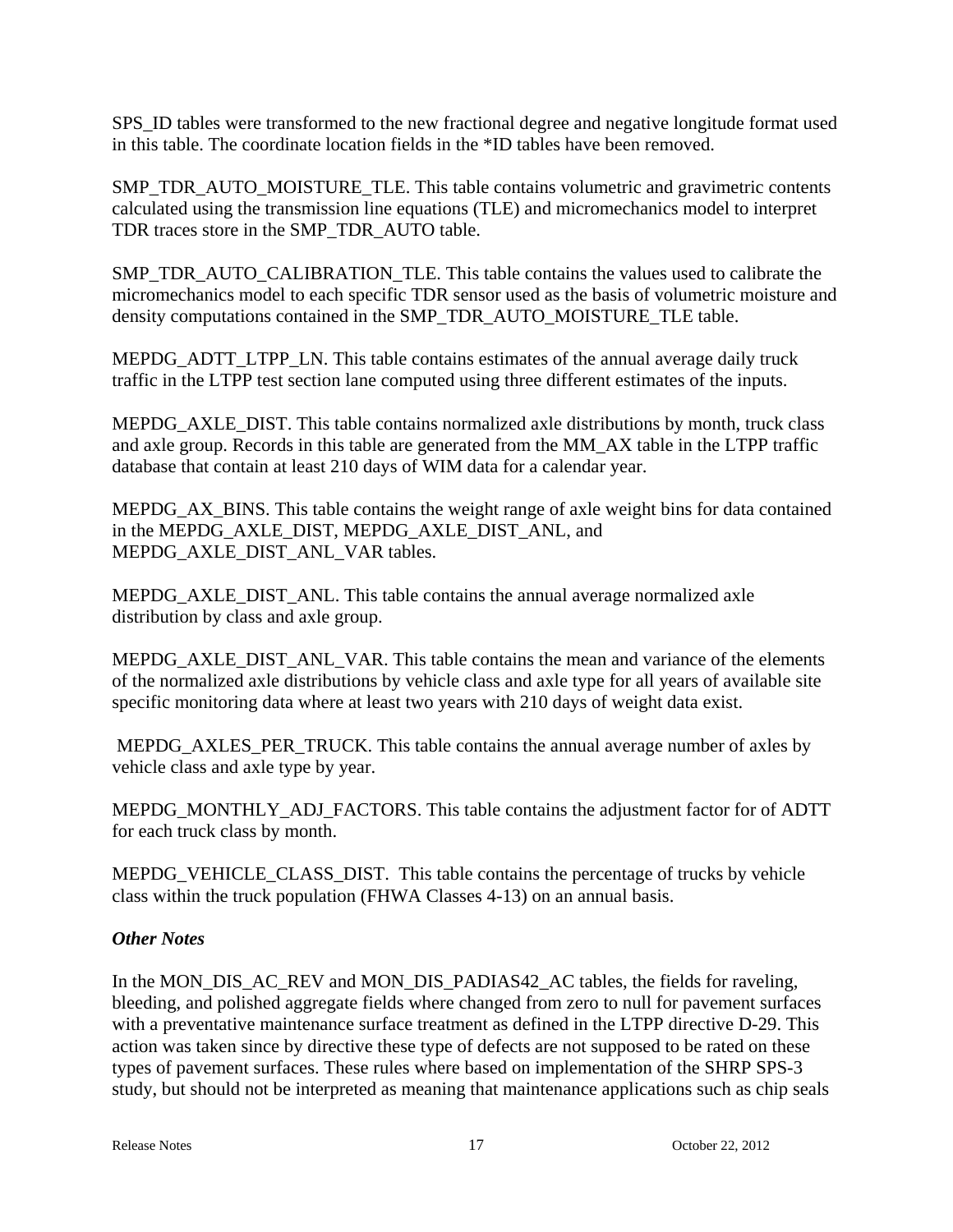and slurry seals do not bleed or lose aggregate. The original intent of the SPS-3 data collection guidelines was to evaluate how the selected maintenance treatments affected the existing pavement prior to application of the treatment. These distress data collection rules were applied to all LTPP test sections.

The MAY\_OUTPUT field was removed from the MON\_PROFILE\_MASTER table because the index is no longer relevant to current practice and it had quality issues associated with its computation from some data sets.

In the various MON\_DIS\_\* tables a new field named SURVEY\_WIDTH was added that is not currently populated. This field is being added to indicate differences of the width of pavement distress surveys. Differences in the width of measured distress features cause apparent discrepancies in time series analysis of extent of distress features such as transverse cracking. LTPP plans to start to populate this field for the next data release. Advanced database users can add data to these fields for current research objectives based on information contained in the various distress data forms currently contained in the Ancillary Information System available upon request from LTPP customer service.

In this release, the status of data in the inventory module was set to frozen. Frozen status means that LTPP made one last significant effort to review and correct data contained in this module. Required future changes to this data will be made centrally in order to reduce program costs on a priority basis.

# **Release 21**

This is the  $21<sup>st</sup>$  national release of data from the LTPP program. Some of the notable updates, additions, deletions, and changes made to the data since the November 2005 data release include the following:

# *Tables Added*

TST\_SS14\_UG14\_MASTER, TST\_SS14\_UG14\_DATA, and TST\_SS14\_UG14\_COMMENTS. These three tables contain the results from Dynamic Cone Penetrometer tests performed on SPS test sections as part of the SPS Materials Action Plan. This data release contains measurements from several sections. More data is expected to become available in the next data release.

TST\_SAMPLE\_COMBINE. The purpose of this table is to document the multiple locations used when a sample is combined in order to have enough material to perform a laboratory test. For example, it is often necessary to combine samples of unbound material from different core/borehole locations since the layer is not thick enough to provide enough material to be obtained from one hole. A new sample numbering convention code is being used, which uses an X in the SAMPLE\_NO field to indicate the sample is a combined sample. This new convention will be used for materials from the SPS Materials Action Plan. If resources permit, attempts will be made in the future to add entries to this table for previously combined samples which currently use the \* or \*\* convention in the SAMPLE\_NO field.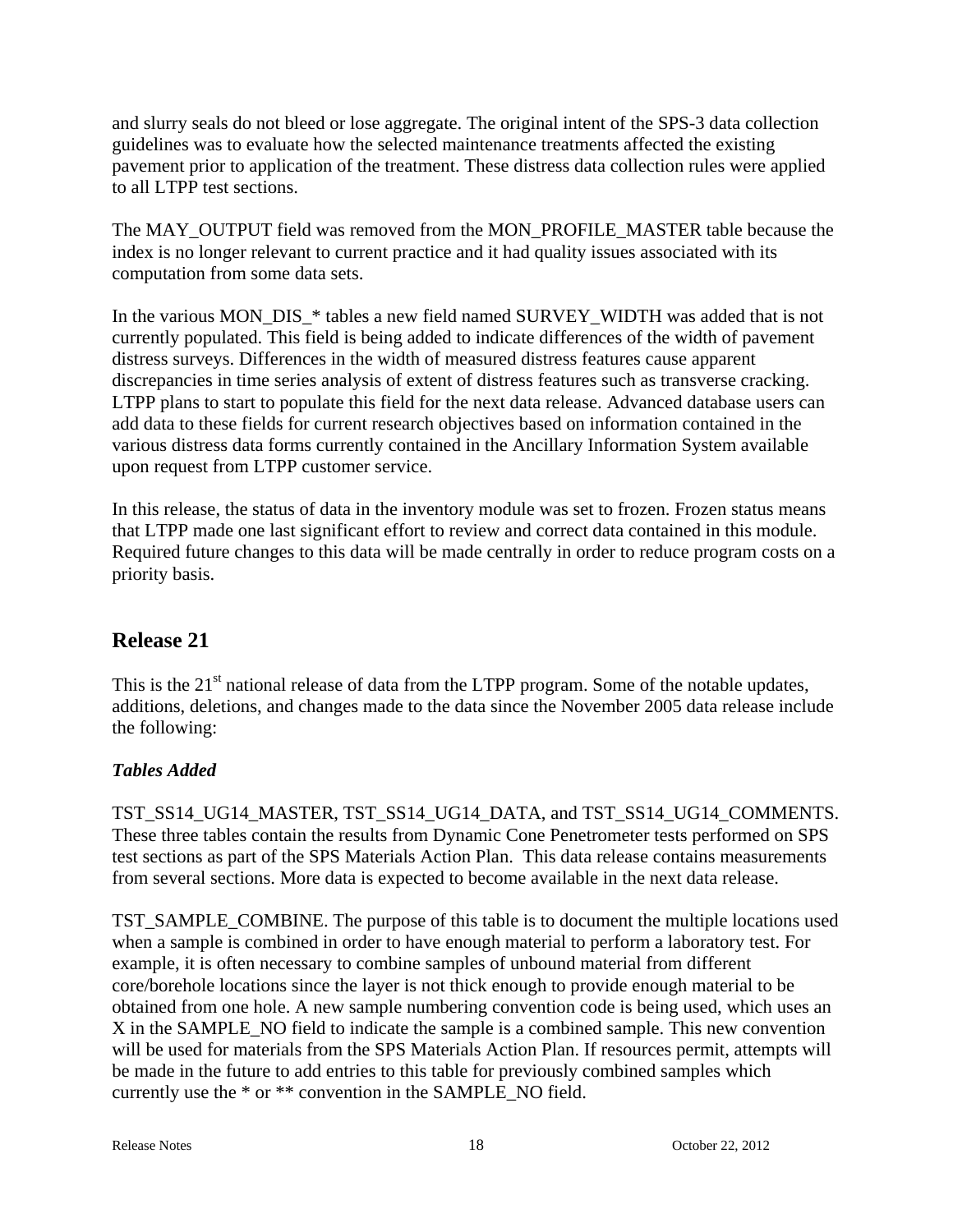TST\_SAMPLE\_BASIC\_INFO. This table is a view that combines basic sampling information from all the other sampling tables to make certain internal automated quality control checks operations easier, and to provide the user with a single source for sampling information. Information contained in this table comes from TST\_ASPHALT\_CEMENT, TST\_FRESH\_PCC, TST\_SAMPLE\_BULK\_AC\_AGG, TST\_SAMPLE\_COMBINE, TST\_SAMPLE\_LAB\_AC\_MIX, TST\_SAMPLE\_LOG, TST\_SAMPLE\_LOG\_LAB, TST\_SAMPLE\_LOG\_SPS\_3\_4, and TST\_UNCOMP\_BITUMINOUS.

#### *Tables Removed*

The results of the backcalculation analysis performed on Falling Weight Deflectometer (FWD) data extracted from the database in 1997 have been removed from the SDR because the results of the analysis were valid for a fixed point in time and the rest of the database is dynamic. If users are interested in obtaining this data they should request a copy of SDR 20 from LTPP Customer Service (LTPPINFO@dot.gov). The tables containing the results of the backcalculation analysis removed are:

MON\_DEFL\_FLX\_BAKCAL\_BASIN MON\_DEFL\_FLX\_BAKCAL\_LAYER MON\_DEFL\_FLX\_BAKCAL\_POINT MON\_DEFL\_FLX\_BAKCAL\_SECT MON\_DEFL\_FLX\_NMODEL\_POINT MON DEFL FLX NMODEL SECT MON\_DEFL\_RGD\_BAKCAL\_BASIN MON\_DEFL\_RGD\_BAKCAL\_LAYER MON\_DEFL\_RGD\_BAKCAL\_POINT MON\_DEFL\_RGD\_BAKCAL\_SECT

MON CATEGORY. This table is being discontinued due to changes to monitoring frequencies in response to the LTPP budget under the SAFETEA-LU legislation. The new monitoring frequencies are contained in LTPP Directive GO-38 available from the WWW.LTPP.ORG web site.

#### *Other Notes*

#### *Data from the SPS Materials Action Plan*

The SPS Materials Action Plan (MAP) was initiated to address the issue of missing materials test data from test sections in the Specific Pavement Study (SPS) experiments. This data release contains the first material test results from this activity. A partial set of data updates are contained in this data release since material sampling and testing are still being performed. This data release contains more material sampling data than material property test results since testing always lags behind field sampling.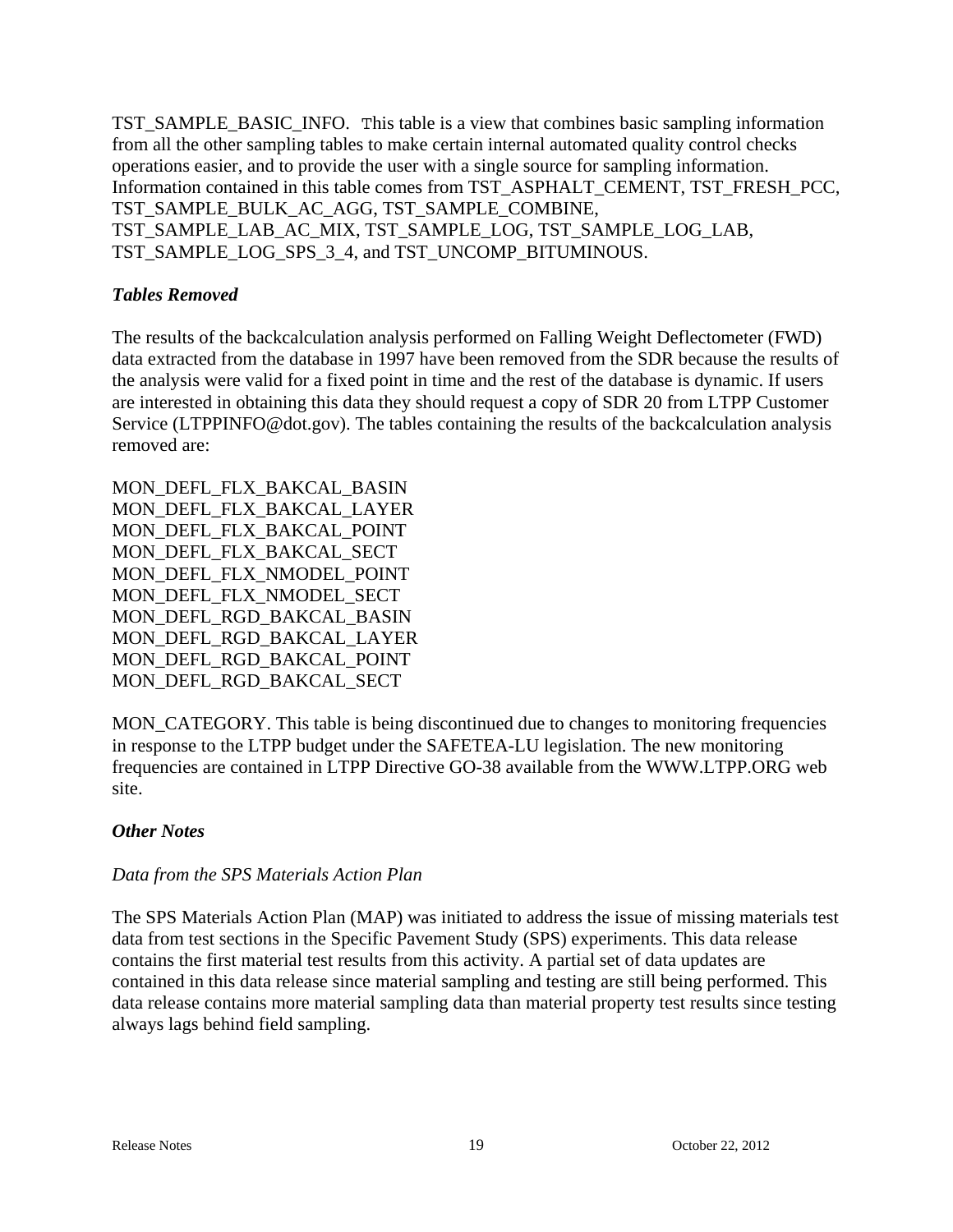#### *Data from the SPS Traffic Pooled Fund Study*

The traffic pooled fund study is designed to address deficiencies and improve the quality and quantity of monitored traffic data from the SPS -1, -2, -5, -6, and-8 projects. This five-year study consists of two phases. Phase I consists of assessing, evaluating, and calibrating the current Weigh-In-Motion (WIM) and Vehicle Classification (VC) systems used to collect traffic data at the SPS sites across the country. Phase II consists of installing and maintaining new WIM equipment as necessary to ensure high-quality data collection. This is the first release of data from Phase II of the study for the Colorado SPS-2, Maryland SPS-5, and Illinois SPS-6 project sites. The data release also contains traffic data from sites validated as part of Phase I from Florida SPS-1 and -5, Ohio SPS-1 and -2, Texas SPS-1, and Michigan SPS-1.

#### *Photographic Distress and Transverse Profile Data Reconciliation*

After SDR 20, a major effort was made to reconcile pavement distress and transverse profile measurements performed using photographic based technology. The objective of this reconciliation was to resolve discrepancies between field measurements and data contained in the database. This effort has resulted in the addition of approximately 600 distress surveys stored in the MON\_PADIAS42\_\* tables and 1,400 transverse profile measurements stored in the MON\_T\_PROF\_\* tables. Some of these data date back to the start of pavement test section monitoring in1990.

# **Release 20.0**

This was the  $20<sup>th</sup>$  national release of data from the LTPP program. This release contains some revisions to data included in the January 2005 Data Release. In addition, several tables have been added to this release as noted below:

#### *Tables Added*

TST\_SAMPLE\_BULK\_AC\_AGG. This new table in the Material Testing module contains information on bulk aggregate sampled at asphalt concrete plants for test sections included in the SPS-9 Superpave experiment.

TST\_SAMPLE\_LAB\_AC\_MIX. This new table in the Material Testing module contains information on laboratory mixed AC samples for test sections included in the SPS-9 Superpave experiment.

#### *Tables Removed*

RHB\_ACO\_SP\_PROP. This table was added in SDR 19 and has no data in it yet. It will be included in future releases if data becomes available.

#### *Other Additions to Release 20.0*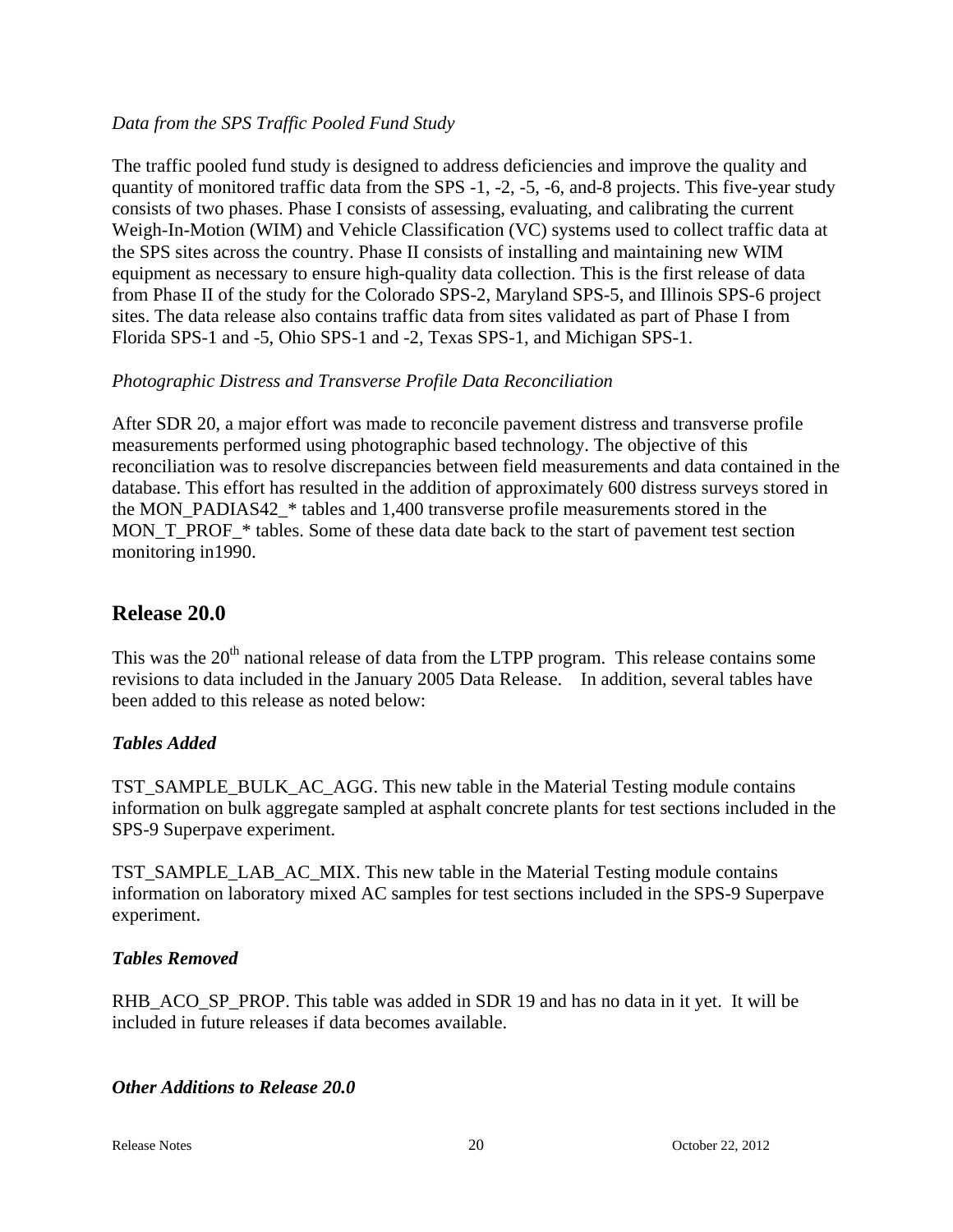#### *CONSTRUCTION\_NO added to tables:*

#### The field CONSTRUCTION\_NO field was added to the following Material Testing tables: TST\_ASPHALT\_CEMENT, TST\_FRESH\_PCC, TST\_SAMPLE\_BULK\_AC\_AGG, TST\_SAMPLE\_LOG\_SPS\_3\_4, TST\_UNCOMP\_BITIMINOUS.

#### *Other Notes*

#### *Backcalculation Tables:*

This is the last release of the FWD backcalculation tables in the SDR. This data was calculated from FWD data that was available in 1997. It has become cost prohibitive to continue updates and support these data elements in response to changes and corrections are made to the baseline FWD data. An update was made to these tables to remove records which could no longer be traced to the source FWD data, and to correct these tables with changes made to the source data tables.

#### *MON\_T\_PROF\_CROSS\_SLOPE table*

Population of this table for manual transverse profile measurements for all previous measurements was completed for this data release. From this data, a data user now has the capability of determining if ruts can hold water from a transverse cross slope perspective.

#### *Known Data Issues Not Yet Reported*

The mechanism for reporting LTPP data problems is currently called the Data Analysis/Operations Feedback Report (DAOFR). LTPP data users can view resolved and unresolved DAOFRs at the LTPP web site: http://www.fhwa.dot.gov/research/tfhrc/programs/infrastructure/pavements/ltpp/.

The following unresolved data issues reported in the release notes for data release 19, have not yet been fully addressed. DAOFRs will be prepared in the near future to better document these previously identified problems. Unresolved data problems previously identified in this data upload have already been submitted as DAOFRs to FHWA.

| Table              | Problem                                                         |
|--------------------|-----------------------------------------------------------------|
| AWS_HOURLY_DATA    | For site 350101, the pyranometer readings are suspect.          |
|                    | For certain sections, the faulting values are very inconsistent |
| MON_DIS_JPCC_FAULT | over time.                                                      |
|                    | The POINT_LOC value assigned to a given crack or joint          |
| MON_DIS_JPCC_FAULT | varies slightly over time on some sections                      |
|                    | For certain POINT_LOC's on given section, there are large       |
| MON_DIS_JPCC_FAULT | spikes in the measured faulting value.                          |
|                    | For a given POINT_LOC, the CRACK_OR_JOINT                       |
| MON_DIS_JPCC_FAULT | designation changes over time for some sections.                |
| MON_DIS_*_REV      | Many null values should in fact be recorded as zero.            |
| MON_DIS_AC_REV     | The fatigue cracking values on 010102 are suspect.              |
| MON DIS CRCP REV   | For 185518, OTHER indicates multiple patches, while the         |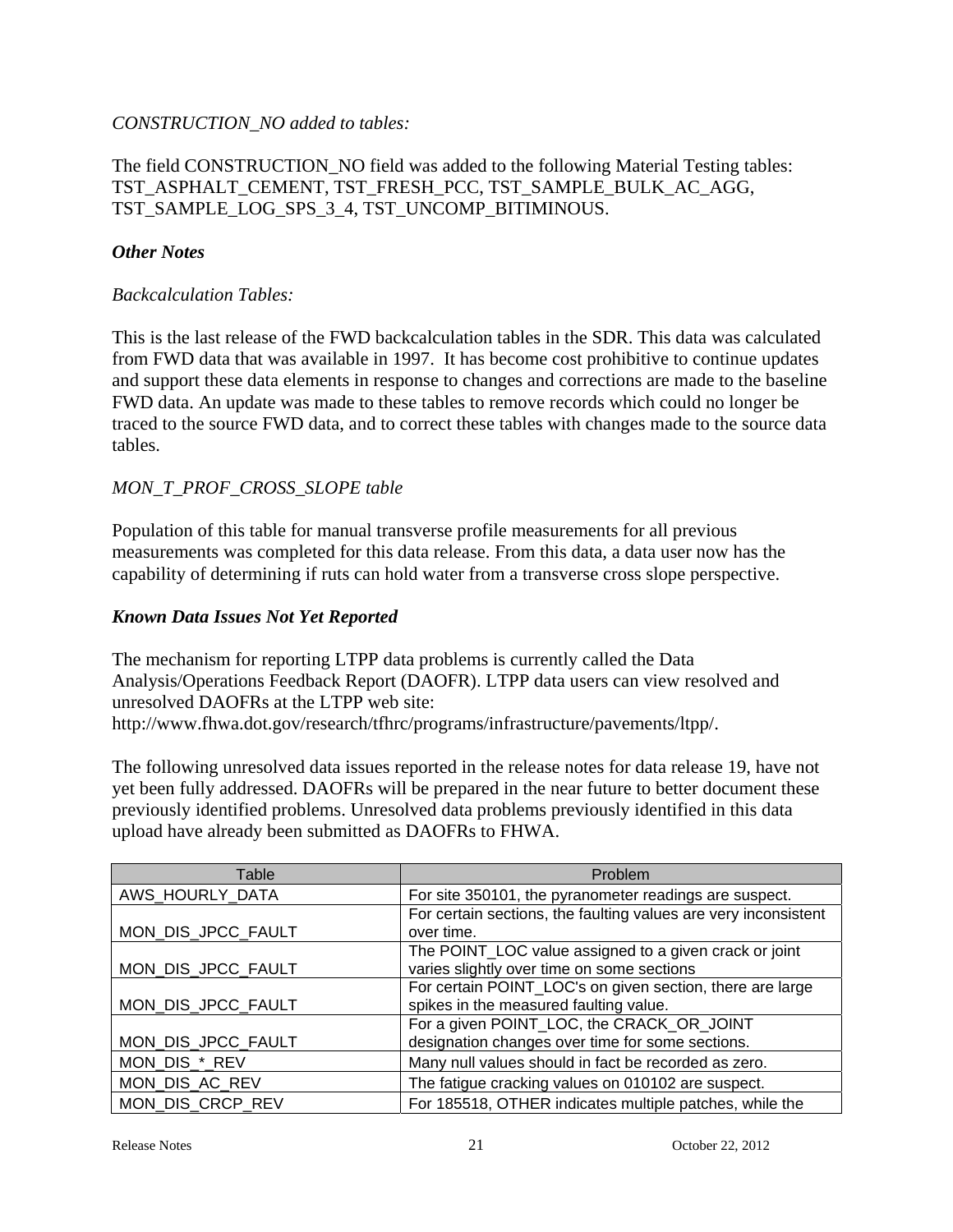| <b>Table</b>               | Problem                                                                                                           |
|----------------------------|-------------------------------------------------------------------------------------------------------------------|
|                            | patching fields indicate only one.                                                                                |
|                            | For a number of sites, BEFORE TEMP and AFTER TEMP                                                                 |
|                            | are zero during summer months, indicating that the values                                                         |
| MON_DIS_AC_REV             | should probably be null instead.                                                                                  |
|                            | Inconsistent rating of transverse cracking on sections                                                            |
| MON_DIS_JPCC_REV           | 290704, 290705                                                                                                    |
| MON_DIS_JPCC_REV           | inconsistent rating of map cracking on section 100210                                                             |
| MON_DIS_JPCC_REV           | On section 124000, 7/21/99, OTHER indicate presence of<br>map cracking, though map cracking field contain zeroes. |
|                            | For the 8/7/91 survey on the 2906** sections, OTHER                                                               |
| MON_DIS_JPCC_REV           | indicates pumping, while the pumping fields indicate none.                                                        |
|                            | For 18A430, 5/1/91and 370201, 9/19/02, OTHER indicates                                                            |
| MON_DIS_JPCC_REV           | polished aggregate, but POLISH_AGG_A = 0.                                                                         |
| MON_DIS_JPCC_FAULT         | EDGE and WHEELPATH measurements differ by > 12mm                                                                  |
|                            | Temperatures very low for certain dates on sections 131031(-                                                      |
| SMP_ATEMP_RAIN_HOUR        | 42) and 351112 (-49)                                                                                              |
| SMP_ATEMP_RAIN_DAY         | hourly average in HOUR outside min and max values in DAY                                                          |
|                            | Sections 274040(9/22/93), 484143(9/25/97), and                                                                    |
| SMP_ELEV_PCC_DATA          | 833802(various dates) have questionable elevation data.                                                           |
|                            | Questionable elevation data on 310114, 390901, 460804,                                                            |
| SMP_ELEV_AC_DATA           | 469187, 501002, 831801, and 906405.                                                                               |
|                            | 483739, THERM_NO = 18(after 5/6/00) and 11(after6/6/00)                                                           |
| SMP_MRCTEMP_AUTO_DAY_STATS | have very high values - looks like bad sensor.<br>180901, 0902, 0904, and 0905 have zero PROFILE_INDEX,           |
| SPS9_PMA_PROFILE           | which is not a reasonable value.                                                                                  |
| TRF_EQUIPMENT_MASTER       | Where sensor type is null, it should be N.                                                                        |
|                            | Sections/layers: 04_1021 layers 6,7; 18_5518 layers 9,10;                                                         |
|                            | 18_6012, layer 11; 19_3006 layers 5,6; 19_3055 layers 5,6;                                                        |
|                            | and section 27_1085 layer 5, do not have matching layers in                                                       |
| TST_AC01_LAYER             | TST_L05B                                                                                                          |
|                            | In many TST tables, there are SAMPLE_NO entries that do                                                           |
| Various                    | no have a match in one of the sampling tables.                                                                    |
|                            | In many TST tables, there are LOC_NO entries that do no                                                           |
| Various                    | have a match in one of the sampling tables.                                                                       |
| TST_AC02                   | For many sections, the LAYER_NO reported does not have a<br>match in TST_L05B.                                    |
|                            | comments indicate multiple samples, but LOC_NO or                                                                 |
| TST_AC04                   | SAMPLE_NO are for a single sample.                                                                                |
|                            | There are many ASH_CONTENT values over 2, which may                                                               |
| TST_AE01                   | indicate the test was not performed properly.                                                                     |
|                            | Many section have holes with locations far outside section                                                        |
| TST_HOLE_LOG               | boundaries $(+/1 200')$ .                                                                                         |
|                            | Ther are many records with negative TRANS_POS, but a                                                              |
| TST_HOLE_LOG               | LOC_NO not indicative of shoulder testing.                                                                        |
|                            | Many of the values in REPL_LOC_NO are not in LOC_NO                                                               |
| TST_HOLE_LOG               | for that section.                                                                                                 |
|                            | For many SPS testing locations, POINT_LOC is within                                                               |
| TST_HOLE_LOG               | another section according to SPS_PROJECT_STATIONS.                                                                |

# **Release 19.0**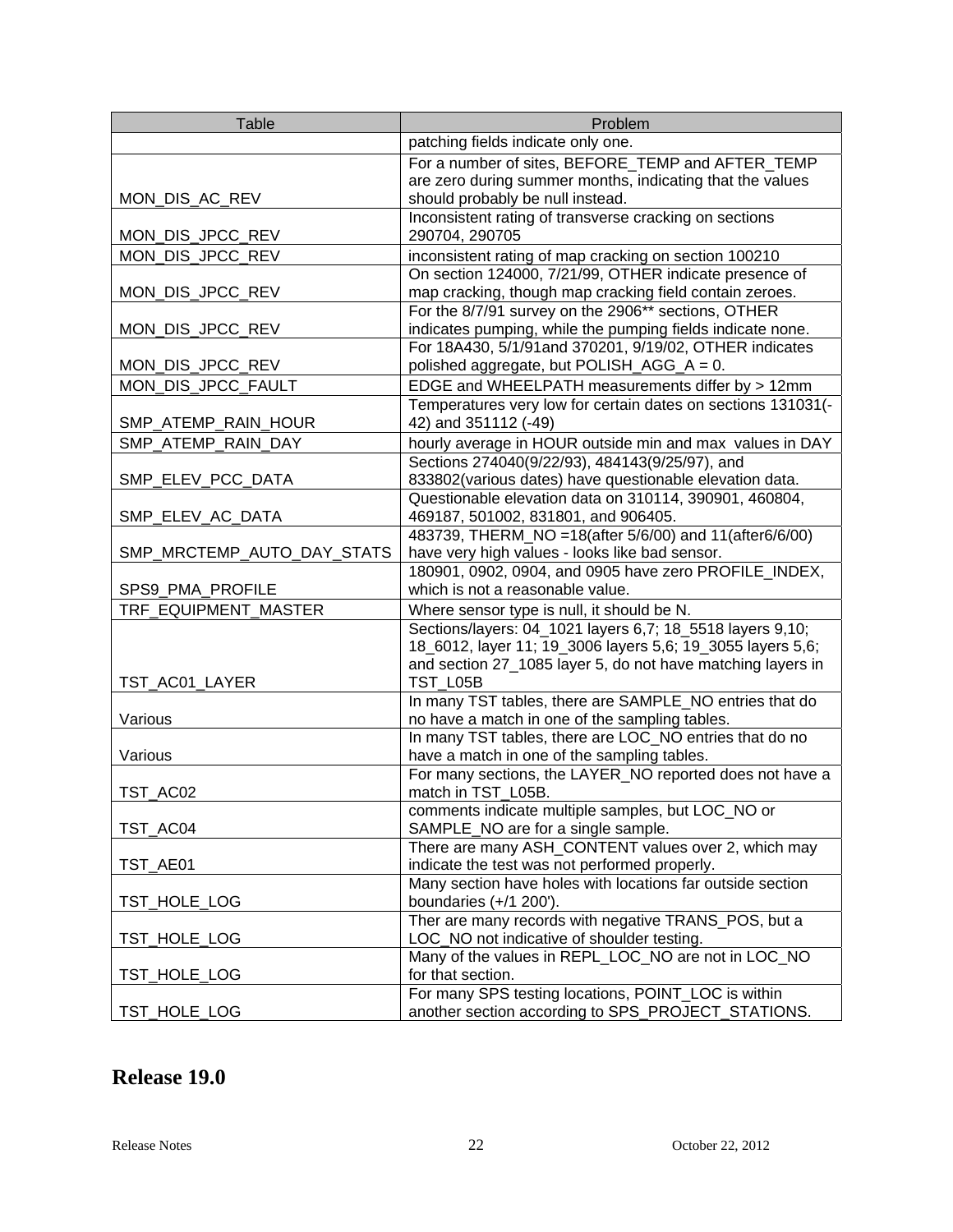This was the 19<sup>th</sup> national release of data from the LTPP program. This release contains some revisions to data included in the July 2004 Data Release. This Data Release also includes a new software program, ESALCalc. In addition, several tables have been added to this release and some deleted, as noted, below:

# *Tables Added*

*MON\_T\_PROF\_CROSS\_SLOPE:* This new table contains the elevation of the last data point, relative to the begin point, of manual transverse profile measurements made using the Dipstick device. This allows the transverse profile data to be de-normalized so that the true elevation profile, relative to the outside edge of the pavement lane, may be computed. This table is expected to be fully populated in 2006.

*SMP\_TDR\_MANUAL\_MOISTURE:* This table contains volumetric and gravimetric moisture content computed from dielectric constants interpreted and calculated from manually recorded TDR traces.

*CLM\_VWS\_HUMIDITY\_DAILY, CLM\_VWS\_PRECIP\_DAILY, CLM\_VWS\_TEMP\_DAILY, CLM\_VWS\_WIND\_DAILY:* These four tables were created to mirror similar monthly and annual climatic tables and to allow more selective analysis of the various daily data elements. These tables replace the table CLM\_VWS\_DATA\_DAILY. In addition, all Climatic tables contain data that were recomputed from Level E data provided by a national weather agency.

# *RHB\_ACO\_SP\_\* Tables*

Three new Rehabilitation tables were added to this SDR. These tables are used for non-recycled asphalt pavement overlays using SuperPave properties. The tables and their description are listed in the table below:

| <b>SDR Table Name</b> | <b>Contents</b>                                             |
|-----------------------|-------------------------------------------------------------|
| RHB_ACO_SP_AGGR_PROP  | This table contains Superpave AC overlay aggregate          |
|                       | properties.                                                 |
| RHB ACO SP MIX PROP   | This table contains Superpave AC overlay mixture properties |
|                       | as placed.                                                  |
| RHB ACO SP PROP       | This table contains Superpave AC overlay asphalt cement     |
|                       | properties.                                                 |

# *Tables Removed*

*MON\_T\_PROF\_DEV\_CONFIG:* This table contains information on equipment configuration settings used to capture, digitize, and interpret transverse profile measurements using the photographic and manual dipstick measurement methods. Note that transverse profile measurements based on the photographic method are obtained at the same time as the photographs for the film-based distress interpretations. Since this table provides little information to the data user, it is no longer included in the SDR.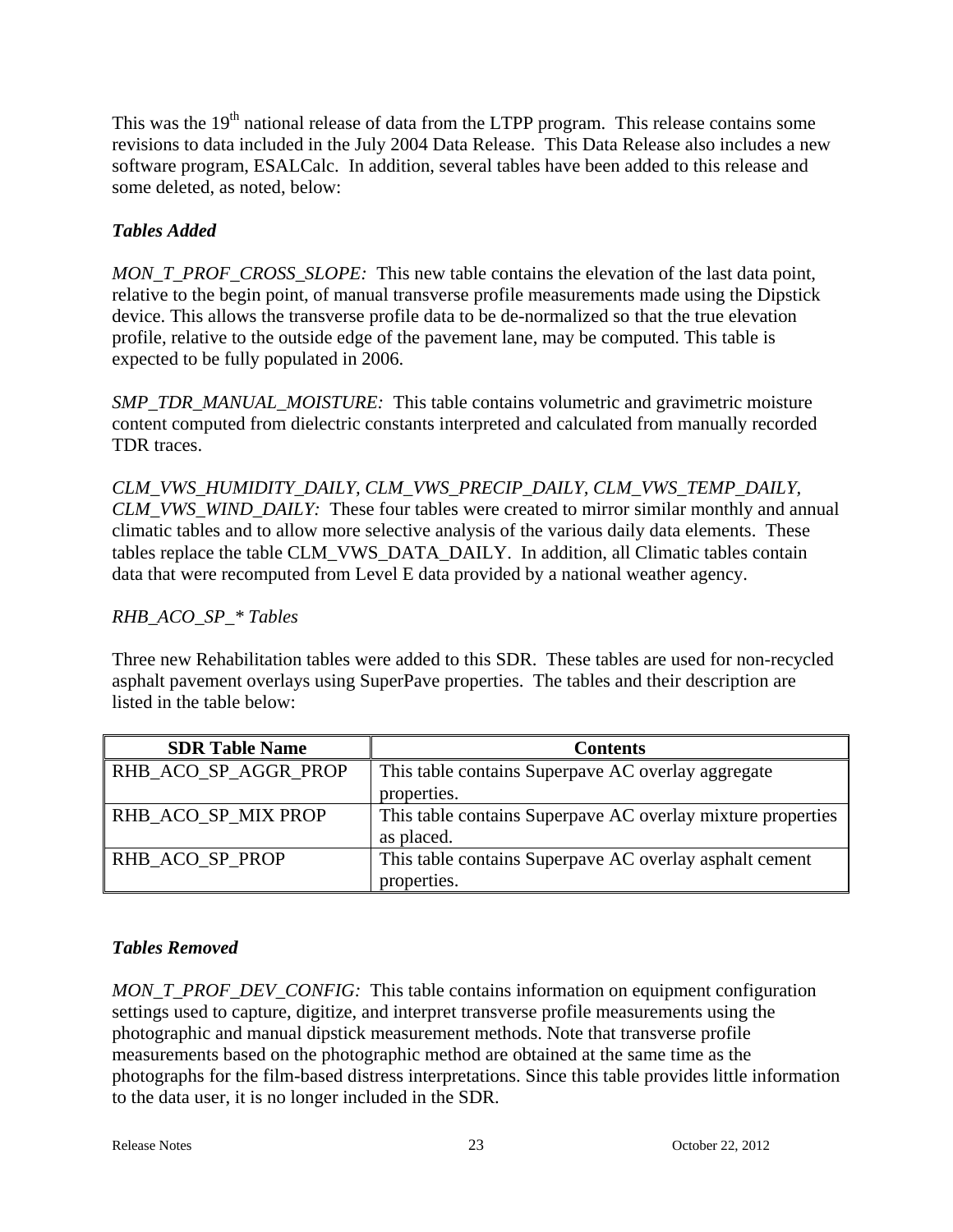#### *Rehabilitation Tables*

Several Rehabilitation tables were removed from this Data Release since there are no data stored in the tables. Listed below are the tables that have been removed:

RHB\_CMRAP\_COMBINED\_AGG RHB\_CMRAP\_LAB\_AGED\_AC RHB\_CRACK\_SEAT\_PCC RHB\_PCCO\_STEEL RHB\_PRESSURE\_RELIEF RHB\_RCYPCC\_COMBINED\_AGGR RHB\_RCYPCC\_CONSTRUCTION RHB\_RCYPCC\_JOINT RHB\_RCYPCC\_MIXTURE RHB\_RCYPCC\_NEW\_AGGR RHB\_RCYPCC\_STEEL RHB\_RCYPCC\_STRENGTH

#### *SPS Tables*

Several SPS tables were removed from this Data Release since there are no data stored in the tables. Listed below are the tables that have been removed:

SPS4\_TRANSIENT\_GENERAL SPS4\_TRANSIENT\_MEASURE SPS6\_TRANSFER\_EFFICIENCY SPS7\_LOAD\_TRANSFER SPS7\_PCC\_CRACK\_SEAL SPS7\_ TRANSFER\_EFFICIENCY SPS7\_UNDERSEALING SPS8\_PCC\_FULL\_DEPTH SPS9\_AC\_PATCHES SPS9\_DIAMOND\_GRIND SPS9\_PCC\_JOINT\_RESEAL SPS9\_RUT\_LEVEL\_UP SPS9\_UNDERSEALING

*TST\_SC06:* This table was intended to contain measurements of excess asphalt in bituminous mixtures obtained by using a loaded wheel and sand cohesion. Although the table structure exists, no data for this test were ever loaded into the database. Since this table is empty, it is not included in the SDR.

*TST\_SC13:* This table was intended to contain measurements of the polish value of aggregates used in chip seals applied to SPS-3 sections only. Although the table structure exists, no data for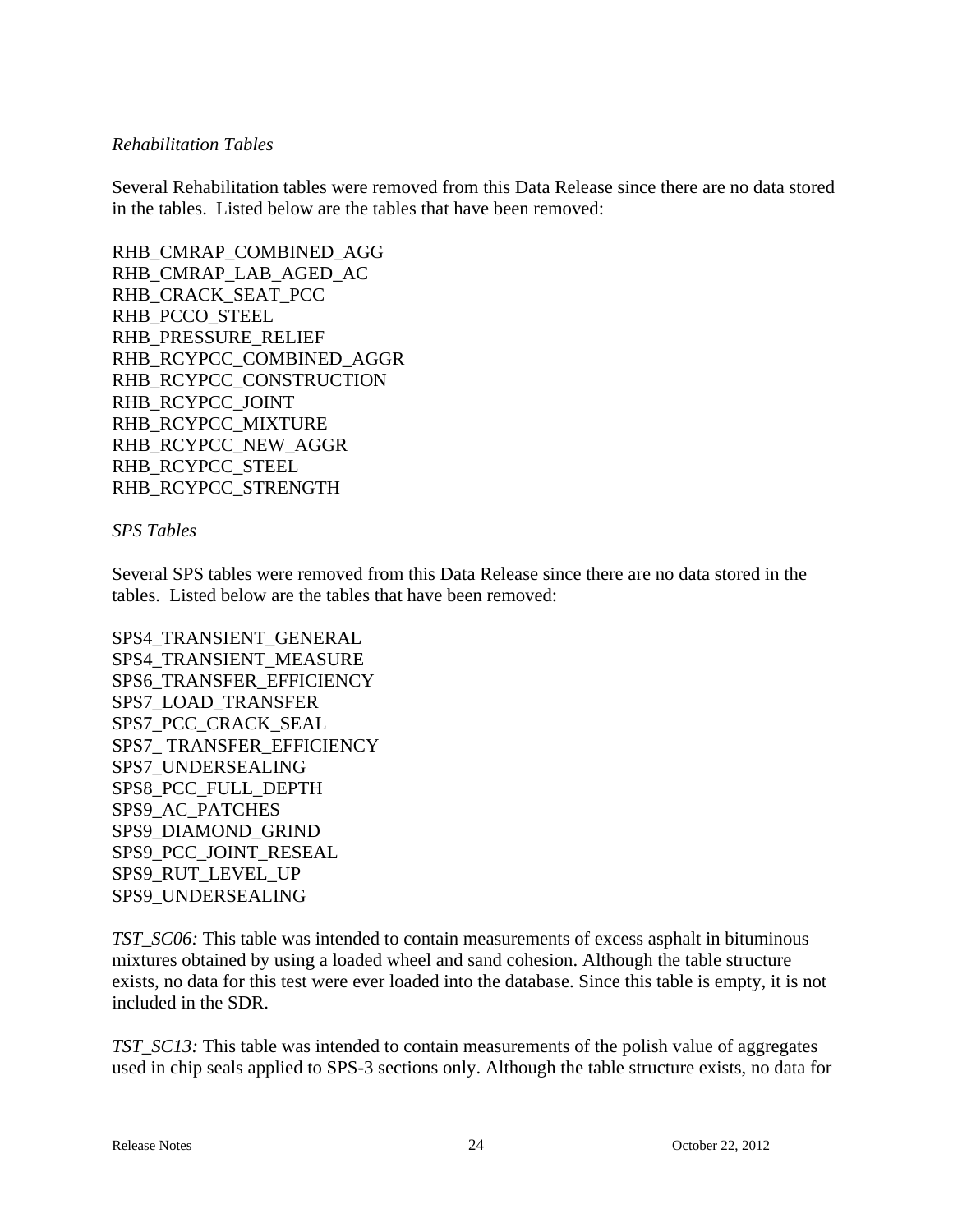this test were ever loaded into the database. Since this table is empty, it is not included in the SDR.

*TRF\_MONITOR\_BASIC\_INFO:* This table has been replaced by outputs from the ESALCalc software.

#### *Other Additions to Release 19.0*

#### *ESALCalc Software*

A computer program called ESALCalc is included in the January 2005 SDR. This software will compute annual ESAL estimates from traffic monitoring data and pavement structure data. A manual is included with the software.

#### *Restructuring of Data Modules and CD Contents*

Two data modules had to be restructured due to database size limitations in Microsoft® Access 2000. The Climate module was split into three databases: Climate\_Daily\_Humid\_Precip, Climate\_Daily\_Temp\_Wind, and Climate\_Summary\_Data. The two Climate\_Daily\_\* databases contain daily tables, while the Climate\_Summary\_Data database contains monthly, annual, and all other Climate tables.

The Seasonal Monitoring Program (SMP) module was divided into two new databases: Seasonal Monitoring and Seasonal Monitoring TDR Meas. The time-domain reflectometry (TDR) measurement tables are in the Seasonal\_Monitoring\_TDR\_Meas database, while all other SMP tables are in the Seasonal\_Monitoring database.

In addition, the data modules had to be rearranged on CDs 1 and 2. The SMP and Backcalculation modules were added to CD 2, which also contains FWD Measurements. This CD has been renamed "Seasonal Monitoring and Deflection". CD 1 remains the same, minus the SMP and Backcalculation modules. CD 1 is referred to as the "Primary Data Set".

#### *Issues Identified Since Release 18.0*

Below is a table that describes data issues found during a review of the July 2004 Data Release. Data analysts should review this list when performing research.

| <b>Table</b>           | <b>Issue</b>                                              |
|------------------------|-----------------------------------------------------------|
| <b>AWS_HOURLY_DATA</b> | For site 350101, the pyranometer readings are suspect.    |
|                        | The TRAFFIC_RS field is not populated correctly for some  |
| EXPERIMENT_SECTION     | records.                                                  |
|                        | For certain sections, the faulting values are very        |
| MON_DIS_JPCC_FAULT     | inconsistent over time.                                   |
|                        | The POINT_LOC value assigned to a given crack or joint    |
| MON_DIS_JPCC_FAULT     | varies slightly over time on some sections.               |
| MON_DIS_JPCC_FAULT     | For certain POINT_LOC's on given section, there are large |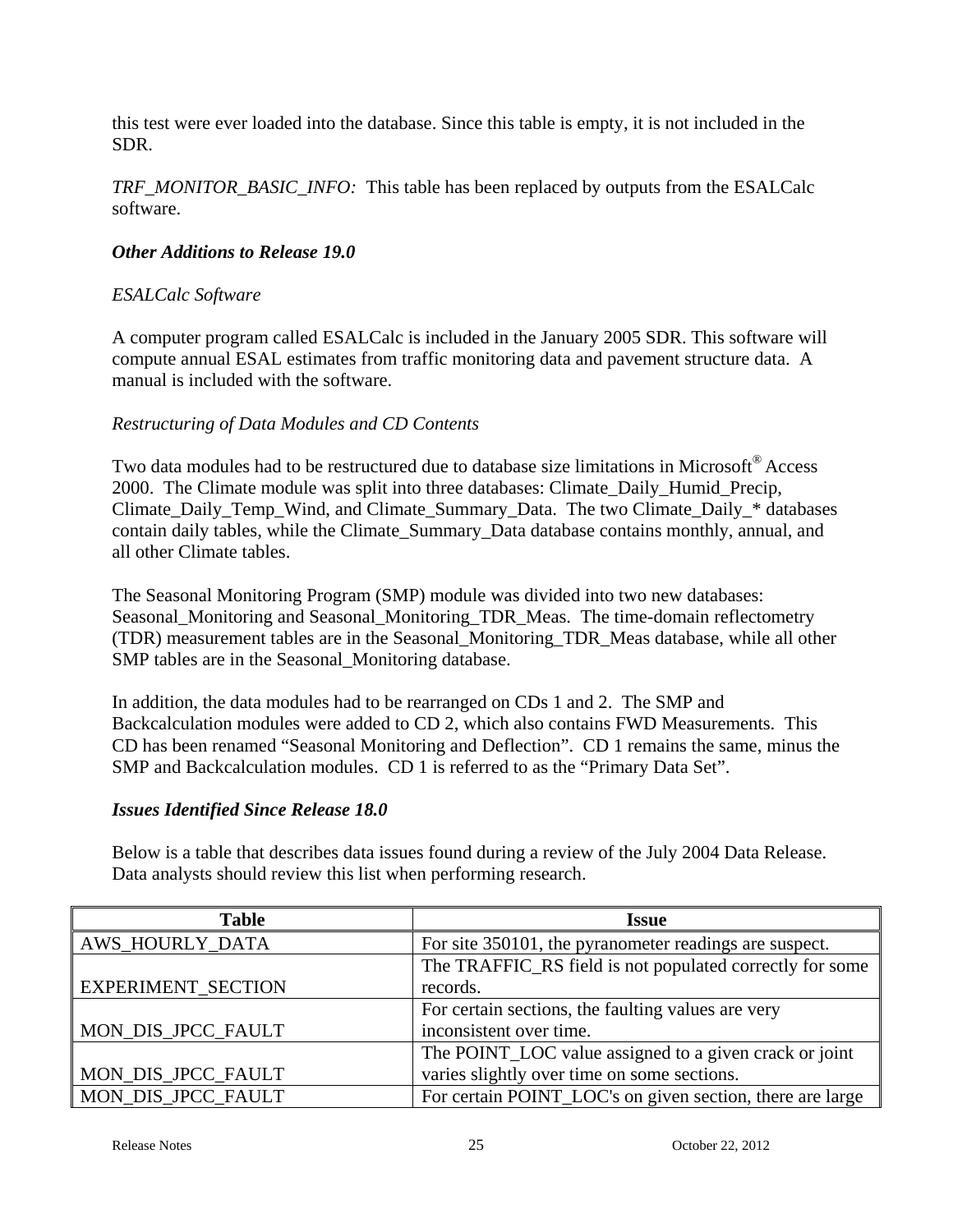| <b>Table</b>               | <b>Issue</b>                                                       |
|----------------------------|--------------------------------------------------------------------|
|                            | spikes in the measured faulting value.                             |
|                            | For a given POINT_LOC, the CRACK_OR_JOINT                          |
| MON_DIS_JPCC_FAULT         | designation changes over time for some sections.                   |
| MON_DIS_*_REV              | Many null values should, in fact, be recorded as zero.             |
| MON_DIS_AC_REV             | The fatigue cracking values on 010102 are suspect.                 |
|                            | For 185518, OTHER indicates multiple patches, while the            |
| MON_DIS_CRCP_REV           | patching fields indicate only one.                                 |
|                            | For a number of sites, BEFORE_TEMP and                             |
|                            | AFTER_TEMP are zero during summer months, indicating               |
| MON_DIS_AC_REV             | that the values should probably be null instead.                   |
|                            | On section 485328, $1/22/01$ , PHOTO_VIDEO = P, but                |
| MON_DIS_CRCP_REV           | comments indicate no pictures obtained.                            |
|                            | 485274, 2/11/97 has LONG_JOINT_SEAL_NO = 0,                        |
| MON_DIS_CRCP_REV           | $LONG_JOIN_SEAL_DAM_L > 0.$                                        |
|                            | Inconsistent rating of transverse cracking on sections             |
| MON_DIS_JPCC_REV           | 290704, 290705.                                                    |
|                            | For a number of surveys on various sites, the number of            |
| MON_DIS_JPCC_REV           | map cracking areas is zero, but the area is non-zero.              |
| MON_DIS_JPCC_REV           | Inconsistent rating of map cracking on section 100210.             |
|                            | On section 124000, 7/21/99, OTHER indicates presence of            |
| MON_DIS_JPCC_REV           | map cracking, though map cracking field contains zeroes.           |
|                            | For 313033, 11/16/99 and 290605, 7/20/95,                          |
| MON_DIS_JPCC_REV           | PUMPING_NO = $0$ while PUMPING_L > 0.                              |
|                            | For the 8/7/91 survey on the 2906** sections, OTHER                |
| MON_DIS_JPCC_REV           | indicates pumping, while the pumping fields indicate none.         |
|                            | For 18A430, 5/1/91and 370201, 9/19/02, OTHER indicates             |
| MON_DIS_JPCC_REV           | polished aggregate, but POLISH_AGG_A = $0$ .                       |
|                            | EDGE and WHEELPATH measurements differ by >                        |
| MON_DIS_JPCC_FAULT         | 12mm.                                                              |
|                            | Various fault values are entered to 0.1mm, but the device is       |
| SMP_JOINT_FAULT            | supposed to read to 1mm only.                                      |
|                            | Temperatures very low for certain dates on sections                |
| SMP_ATEMP_RAIN_HOUR        | 131031(-42) and 351112 (-49).                                      |
|                            | Hourly average in HOUR outside min and max values in               |
| SMP_ATEMP_RAIN_DAY         | DAY.                                                               |
|                            | Sections 274040 (9/22/93), 484143 (9/25/97), and 833802            |
| SMP ELEV PCC DATA          | (various dates) have questionable elevation data.                  |
|                            | Questionable elevation data on 310114, 390901, 460804,             |
| SMP_ELEV_AC_DATA           | 469187, 501002, 831801, and 906405.                                |
|                            | 483739 (2/15/97) has null daily values where there is              |
| SMP_ATEMP_RAIN_DAY         | sufficient info in the hourly table $(>20$ hours) to calculate it. |
|                            | 483739, THERM_NO = 18(after 5/6/00) and 11(after 6/6/00)           |
| SMP_MRCTEMP_AUTO_DAY_STATS | have very high values - looks like bad sensor.                     |
| SPS9_PMA_PROFILE           | 180901, 0902, 0904, and 0905 have zero                             |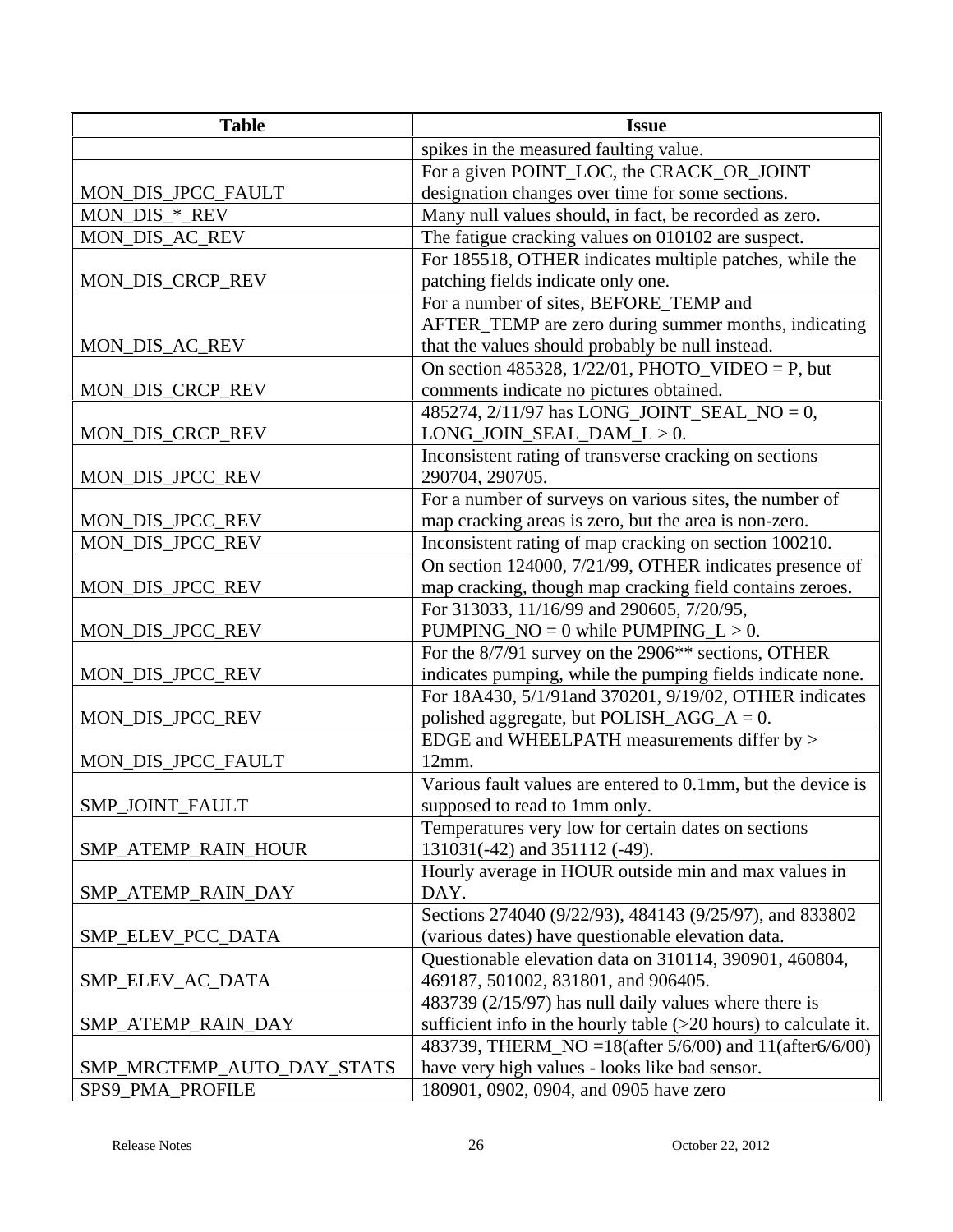| <b>Table</b>         | <b>Issue</b>                                                  |
|----------------------|---------------------------------------------------------------|
|                      | PROFILE_INDEX, which is not a reasonable value.               |
| TRF_EQUIPMENT_MASTER | Where sensor type is null, it should be N.                    |
|                      | 460901, FIELD_SET = 1 has multiple construction               |
|                      | numbers associated with it - which can cause incorrect CN     |
| TST_HOLE_LOG         | assignment.                                                   |
|                      | 089020, FIELD_LAYER_NO = $4$ has an average thickness         |
| TST_AC01             | of zero.                                                      |
|                      | 2606** layers 4, 5, 6, 260902 layers 5, 6, 7, 469197 layer 5, |
|                      | and 511423 layer 6 do not have matching layers in             |
| TST_AC01_LAYER       | TST_L05B.                                                     |
|                      | For 18A959, there are records with FIELD_LAYER_NO =           |
| TST_AC01_LAYER       | 1 (which would be subgrade).                                  |
|                      | In many TST tables, there are SAMPLE_NO entries that do       |
| Various              | not have a match in one of the sampling tables.               |
|                      | In many TST tables, there are LOC_NO entries that do no       |
| Various              | have a match in one of the sampling tables.                   |
|                      | In many TST tables, there are LAYER_NO entries that do        |
| Various              | no have a match in TST_L05B.                                  |
|                      | Some records in TST_AE03, PC03, PC06,                         |
|                      | SS01_UG01_UG02, SS04_UG08, UG04_SS03, and                     |
|                      | UG05_SS05 have test results reported for layers               |
|                      | inappropriate for the test type (bound layers for unbound     |
| Various              | tests, etc).                                                  |
|                      | Comments indicate multiple samples, but LOC_NO or             |
| TST_AC04             | SAMPLE_NO are for a single sample.                            |
|                      | There are many ASH_CONTENT values over 2, which               |
| TST_AE01             | may indicate the test was not done properly.                  |
|                      | Many sections have holes with locations far outside section   |
| TST_HOLE_LOG         | boundaries $(+/- 200')$ .                                     |
|                      | There are many records with negative TRANS_POS, but a         |
| TST_HOLE_LOG         | LOC_NO not indicative of shoulder testing.                    |
|                      | Many of the values in REPL_LOC_NO are not in LOC_NO           |
| TST_HOLE_LOG         | for that section.                                             |
|                      | For many SPS testing locations, POINT_LOC is within           |
| TST_HOLE_LOG         | another section according to SPS_PROJECT_STATIONS.            |
|                      | Several records have inconsistent LAYER_TYPE and              |
| TST_L05B             | DESCRIPTION.                                                  |

# **Release 18.0**

This was the 18th national release of data from the LTPP program. This release contains some revisions to data included in the January 2004 Data Release. New tables included for the first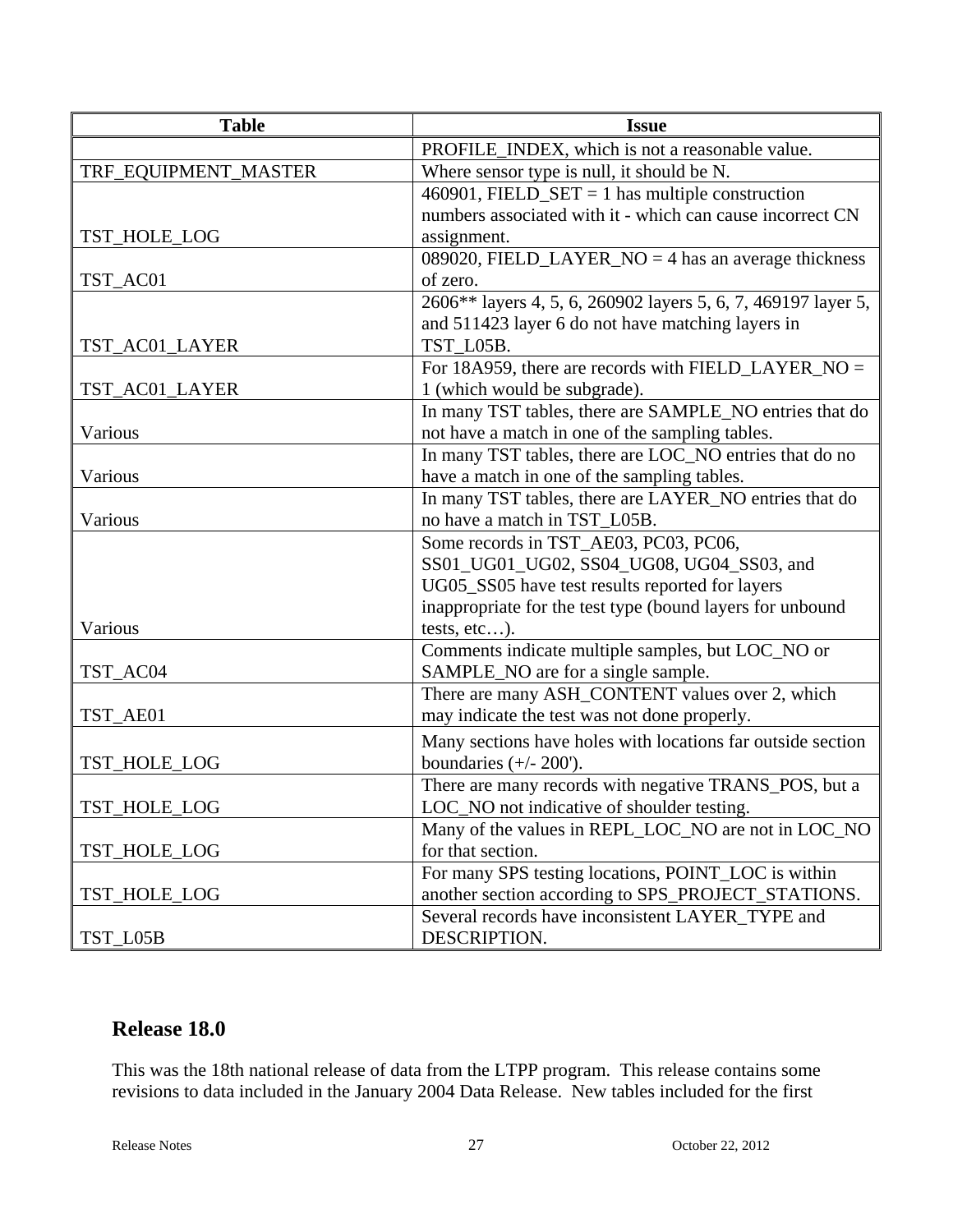time in this release and updates are noted in the following:

# *Ground Penetrating Radar Module*

In 2003, Ground Penetrating Radar (GPR) measurements were performed on a subset of LTPP sections to provide an estimate of layer thickness variations within the monitoring portion of the test section. The measurements were performed on all SPS-1 project sites still in-service at the time. Measurements were also performed on one selected SPS-2, and SPS-5, and SPS-6 project site. The results of the measurements are stored in the GPR data module. Listed below are the tables and a brief description of each:

| <b>SDR Table Name</b>  | <b>Contents</b>                                                |
|------------------------|----------------------------------------------------------------|
| <b>GPR MASTER</b>      | One record is included in GPR_MASTER for each                  |
|                        | measurement pass on a test section. Typically there are two    |
|                        | measurement passes on a test section.                          |
| <b>GPR THICK POINT</b> | This table contains the results of the thickness               |
|                        | interpretations from the GPR measurements.                     |
| <b>GPR THICK SECT</b>  | This table contains statistics on the thickness and dielectric |
|                        | constant from data contained in the GPR_THICK_POINT            |
|                        | table whose stations fall inside the monitoring portion of the |
|                        | test section.                                                  |
| <b>GPR LINK LAYER</b>  | This table provides a link between pavement layers             |
|                        | identified in the GPR measurements and pavement layers         |
|                        | identified by other means. It is not possible to identify      |
|                        | layers with similar material properties with GPR               |
|                        | measurements. To analyze GPR data, multiple layers in the      |
|                        | physical pavement structure can be combined into a single      |
|                        | layer.                                                         |

# *Drainage Inspection Tables*

Three new tables were added to the Monitoring module containing data information on the condition of the edge drain systems installed at the SPS-1, and -6 projects. In the future, tables may be added for other drainage feature evaluations. Listed below are the tables and a brief description of each:

| <b>SDR Table Name</b>      | <b>Contents</b>                                       |
|----------------------------|-------------------------------------------------------|
| <b>MON_DRAIN_MASTER</b>    | This table contains information on the permanent      |
|                            | features of the edge drain system and the location of |
|                            | the lateral openings.                                 |
| <b>MON DRAIN CONDITION</b> | This table contains information regarding the         |
|                            | condition of the lateral openings and the area around |
|                            | the lateral openings at the time of inspection.       |
| MON DRAIN INSPECT          | This table contains information on the results of the |
|                            | video edge drain inspection.                          |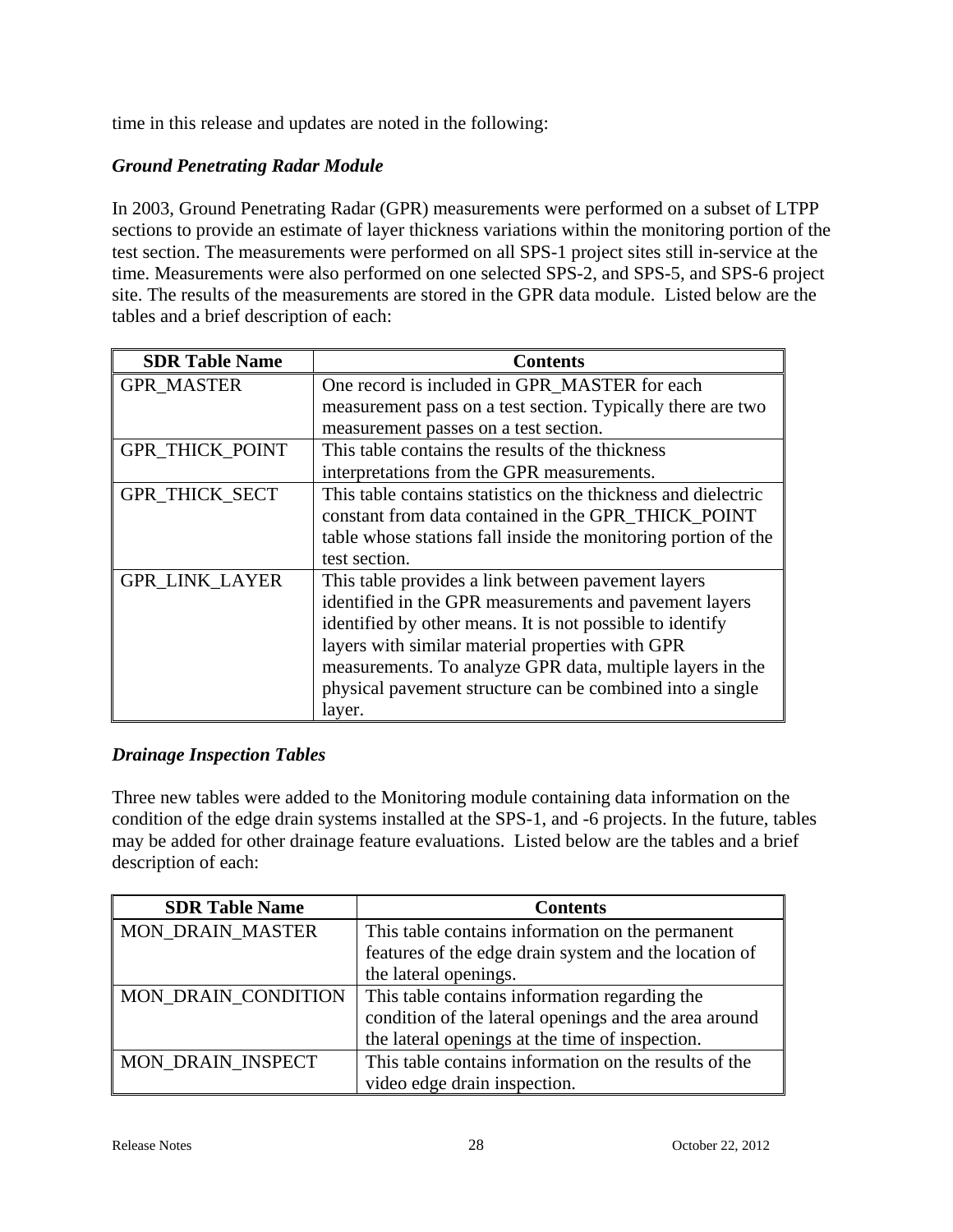*TST\_UNBOUND\_SPEC\_GRAV:* This table contains the specific gravity of unbound base and subgrade materials. Since this test was not specified in the original material test guidelines for LTPP sections, data are only available for a subset of test sections. The current source of this data is from resilient modulus tests performed by one of the LTPP contract laboratories. Although not required, that laboratory contractor included this measurement in their test results. Test data are currently available for test sections in the North Atlantic and Southern Regions. Depending on budget constraints, it is planned to obtain these measurements from SPS project sites in the future. There are no plans to obtain this data from other GPS test sections. This table is currently undergoing population and not all of the available data have been entered.

# *Climate Data*

This release contains a major data update to the Climatic module covering the period from 1997 to 2002. Additions and corrections were made to the CLM\_SITE\_VWS\_LINK table to add links for test sections and SPS projects missing in the previous data releases. The QC on the CLM tables was run with a "no manual upgrade" policy. A very small percentage of records failed one or more checks and were left in the database with a non-level E RECORD\_STATUS.

#### *Data Dictionary and Codes*

This data release contains a major revision to the data dictionary contained in the LTPPDD table and the codes contained in the CODES table. Some of the revisions included removing fields no longer needed, modifying field descriptions, updating the field indicating the data sheet used to record the data, and adding missing codes.

#### *Tables Removed*

Three tables that were included in previous releases were removed from this release. TST L06 and TST L07, which contained the sample disposal record for AC and PCC specimens, were removed since they contained information of little use to a data analyst. The table SMP\_WATERTAB\_DEPTH\_AUTO was also excluded since there was no data in the table, and no data is expected in the future.

# **Release 17.0**

Data Release 17.0 was made available in January 2004. This release contains some revisions to data included in the July 2003 Data Release. No changes or updates have been made to data in the climatic and dynamic load response modules.

#### *Superpave Asphalt Binder and Mixture Tests*

Data Release 17 contains, for the first time, the data from Superpave-related asphalt binders and mixtures. This data includes test results from the dynamic shear rheometer, bending beam rheometer, direct tension, gyratory compaction, and volumetric and gravimetric properties of gyratory compacted specimens. This data represents only a partial set of available data. LTPP contractors are still in the process of entering these data and resolving errors. More data are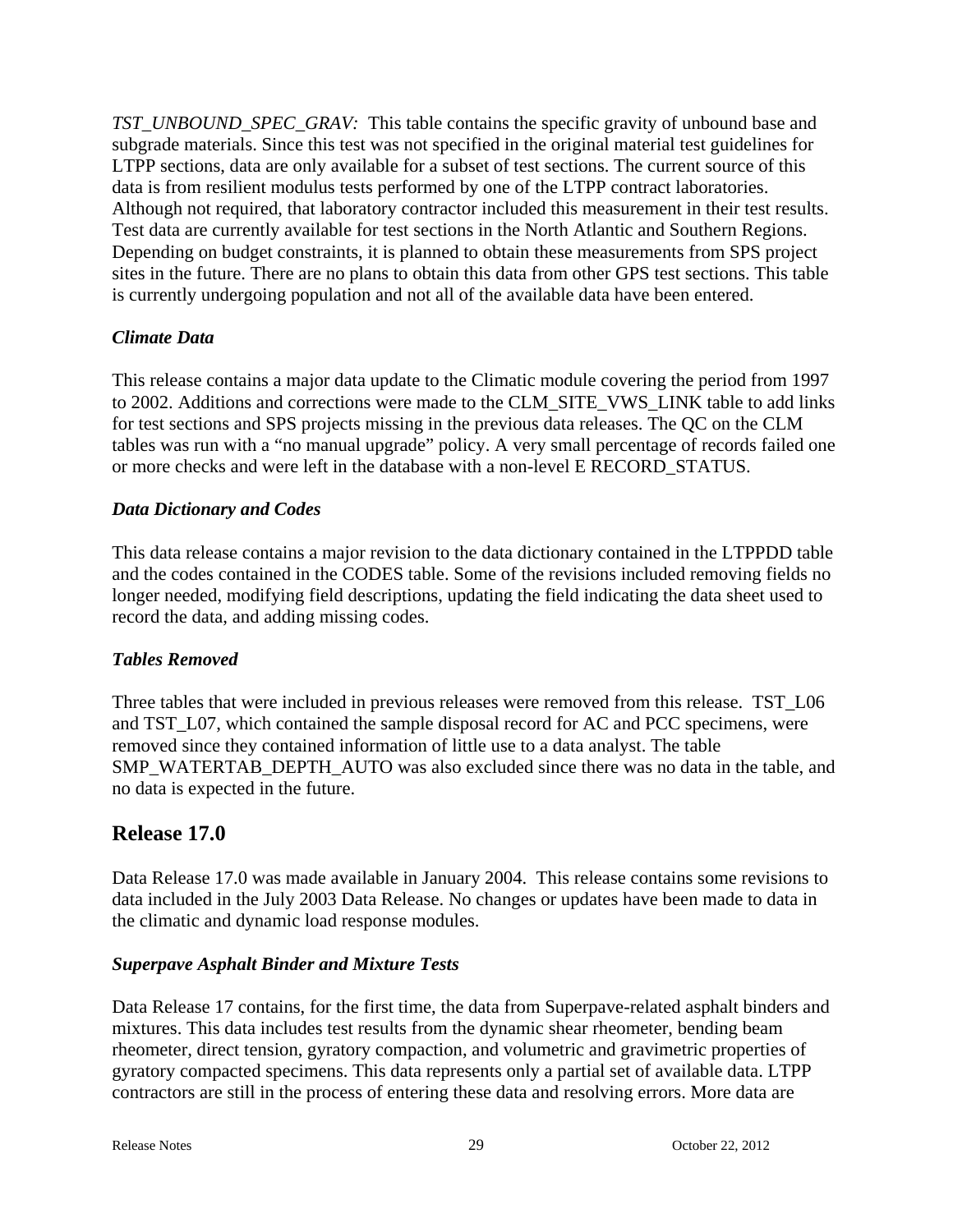expected to be included in Release 18. Data users are encouraged to contact LTPP Customer Service with questions or problems that they may find in the contents of these new tables.

| <b>SDR Table Name</b> | <b>Contents</b>                                         |
|-----------------------|---------------------------------------------------------|
| TST_LINK_LAYER        | Links between TST_ID and layers in TST_L05B             |
| TST LINK SAMPLE       | Links between TST_ID and samples in                     |
|                       | TST_SAMPLE_LOG                                          |
| TST_AE07_MASTER       | Sample and configuration information for Dynamic Shear  |
|                       | Rheometer (DSR) test                                    |
| TST_AE07_DATA         | Data from Dynamic Shear Rheometer (DSR) test            |
| TST_AE08_MASTER       | Sample and configuration information for Bending Beam   |
|                       | Rheometer (BBR) test                                    |
| TST_AE08_DATA         | Data from Bending Beam Rheometer (BBR) test             |
| TST_AE09_MASTER       | Sample and configuration information for Direct Tension |
|                       | (DT) test                                               |
| TST_AE09_DATA         | Data from Direct Tension (DT) test                      |
| TST_SP01_MASTER       | Sample and configuration information for gyratory       |
|                       | compaction test                                         |
| TST_SP01_DATA         | Data from gyratory compaction test                      |
| TST SP02              | Asphalt mix volumetric and gravimetric information      |

To store these data, the following eleven tables were added to the material test module (TST).

Since some of these tests represent samples of materials used in more than one layer on multiple test sections, a field named TST\_ID is used as primary key in these tables to link material test results to test sections and pavement layers. The TST\_LINK\_LAYER table provides a linkage between TST\_ID and test sections and pavement layers in the TST\_L05B table, using the fields STATE\_CODE, SHRP\_ID, CONSTRUCTION\_NO, and LAYER\_NO. The TST\_LINK\_SAMPLE table provides linkage between TST\_ID and material sampling information contained in TST\_SAMPLE\_LOG using the fields STATE\_CODE, SHRP\_ID, FIELD\_NO and SAMPLE\_NO.

# *Supplemental Test Section QC*

This is the first data release that includes the results of quality checks on data from supplemental test sections constructed on the Specific Pavement Studies sites. The RECORD\_STATUS field in records for supplemental test sections should now be populated as it is for other test sections. Although the majority of the new checks worked as expected, data users may find some anomalies that have not been corrected. Please contact LTPP Customer Service with questions or issues related to supplemental section QC.

# *SPS 9 Construction Data*

SPS-9 construction data was first released in the July 2003 data release. Work continues on entering SPS-9 construction data to the SPS module.